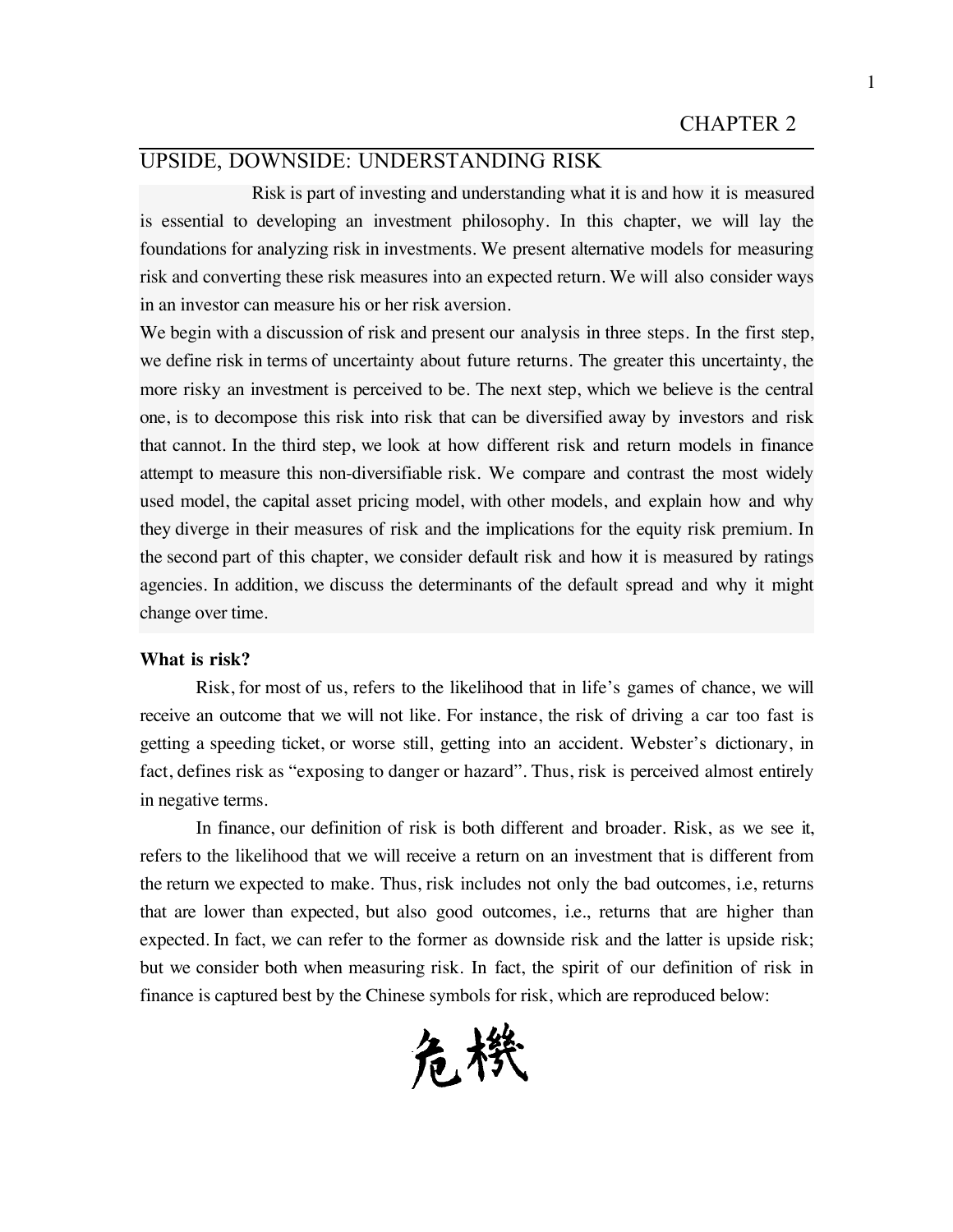The first symbol is the symbol for "danger", while the second is the symbol for "opportunity", making risk a mix of danger and opportunity. It illustrates very clearly the tradeoff that every investor and business has to make – between the higher rewards that come with the opportunity and the higher risk that has to be borne as a consequence of the danger.

Much of this chapter can be viewed as an attempt to come up with a model that best measures the "danger" in any investment and then attempts to convert this into the "opportunity" that we would need to compensate for the danger. In financial terms, we term the danger to be "risk" and the opportunity to be "expected return".

### **Equity Risk and Expected Return**

To demonstrate how risk is viewed in finance, we will present risk analysis in three steps. First, we will define risk . Second, we will differentiate between risk that is specific to one or a few investments and risk that affects a much wider cross section of investments. We will argue that in a market where investors are well diversified, it is only the latter risk, called market ris*k* that will be rewarded. Third, we will look at alternative models for measuring this market risk and the expected returns that go with it.

#### **I. Defining Risk**

Investors who buy assets expect to earn returns over the time horizon that they hold the asset. Their actual returns over this holding period may be very different from the expected returns and it is this difference between actual and expected returns that is source of risk. For example, assume that you are an investor with a 1-year time horizon buying a 1 year Treasury bill (or any other default-free one-year bond) with a 5% expected return. At the end of the 1-year holding period, the actual return on this investment will be 5%, which is equal to the expected return. The return distribution for this investment is shown in Figure 2.1.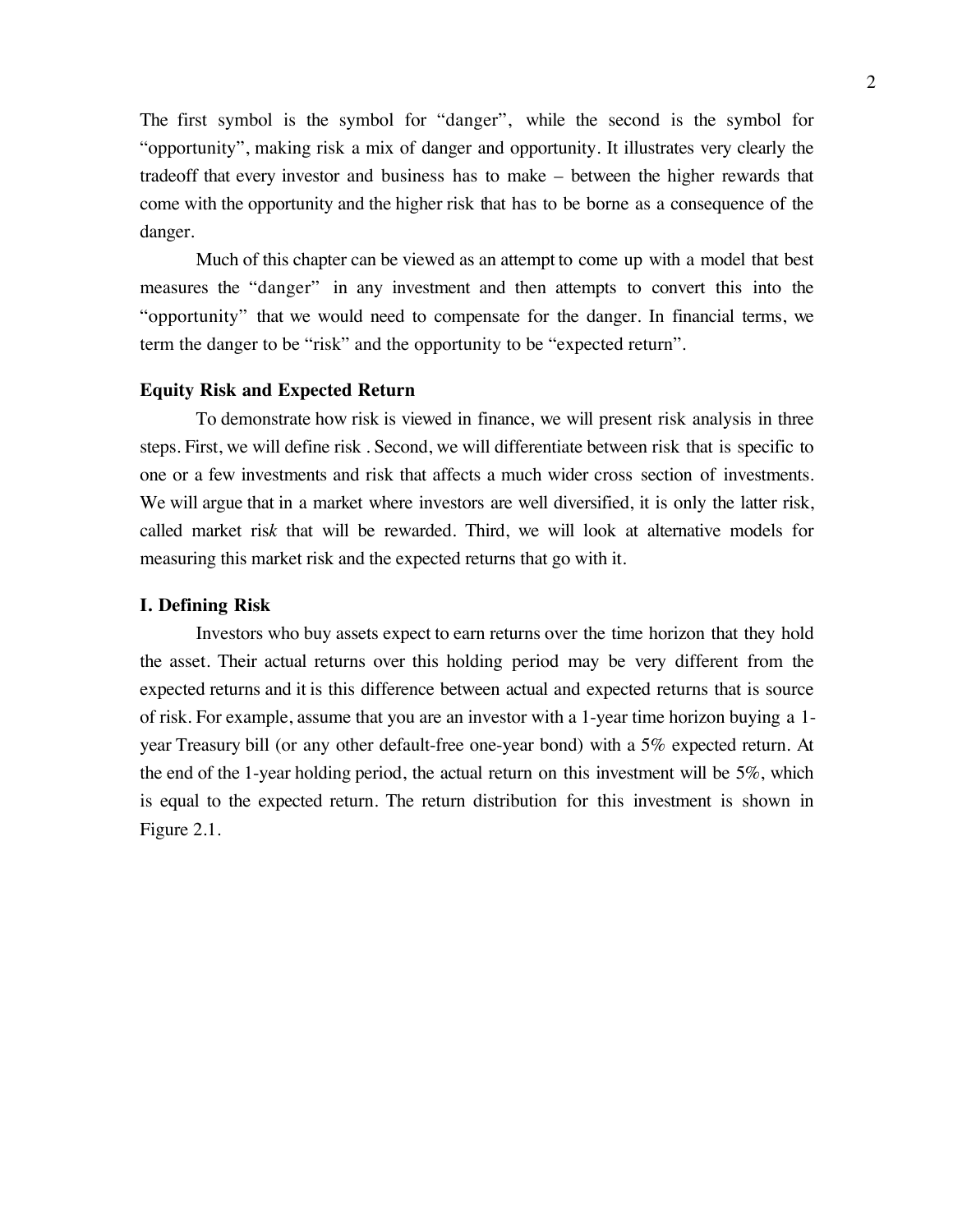

This is a riskless investment.

To provide a contrast to the riskless investment, consider an investor who buys stock in a company like Cisco. This investor, having done her research, may conclude that she can make an expected return of 30% on Cisco over her 1-year holding period. The actual return over this period will almost certainly not be equal to 30%; it might be much greater or much lower. The distribution of returns on this investment is illustrated in Figure 2.2.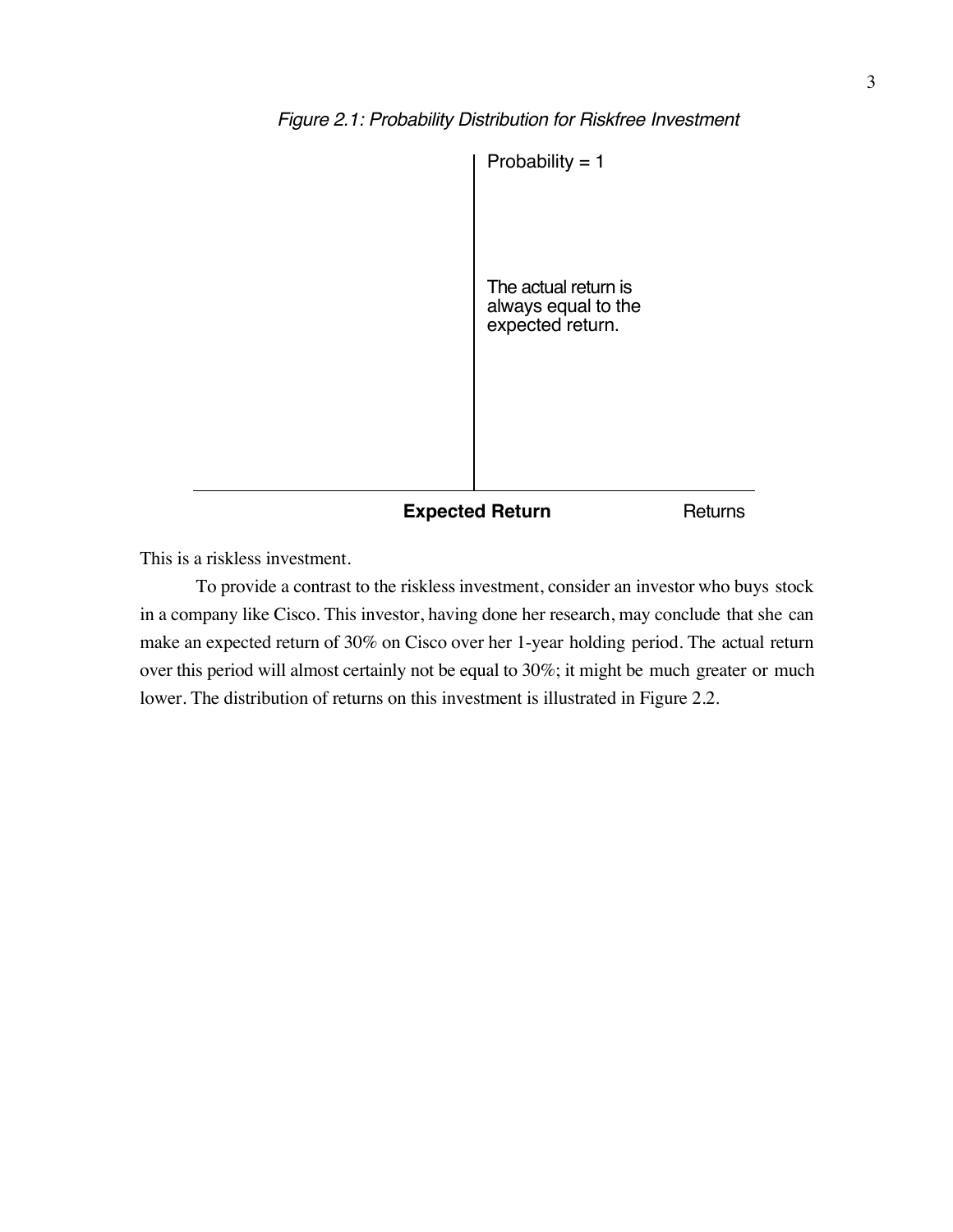*Figure 2.2: Probability Distribution for Risky Investment*



In addition to the expected return, an investor has to note that the actual returns, in this case, are different from the expected return. The spread of the actual returns around the expected return is measured by the variance or standard deviation of the distribution; the greater the deviation of the actual returns from expected returns, the greater the variance.

One of the limitations of variance is that it considers all variation from the expected

return to be risk. Thus, the potential that you will earn a 60% return on Cisco (30% more than the expected return of 30%) affects the variance exactly as much as the potential that you will earn 0% (30% less than the expected return). In other words, you do not distinguish between downside and upside risk. This is justified by arguing that risk is symmetric – upside risk must inevitably create the potential for downside risk.<sup>1</sup> If you are bothered by this assumption, you could compute a modified version of the variance, called

 $\overline{a}$ 

*The Most and Least Volatile Stocks*: Take a look at the 50 most and 50 least volatile stocks traded in the United States, based upon 5 years of weekly data.

the *semi-variance,* where you consider only the returns that fall below the expected return.

It is true that measuring risk with variance or semi-variance can provide too limited a view of risk, and there are some investors who use simpler stand-ins (proxies) for risk. For instance, you may consider stocks in some sectors (such as technology) to be riskier than

 $<sup>1</sup>$  In statistical terms, this is the equivalent of assuming that the distribution of returns is close to normal.</sup>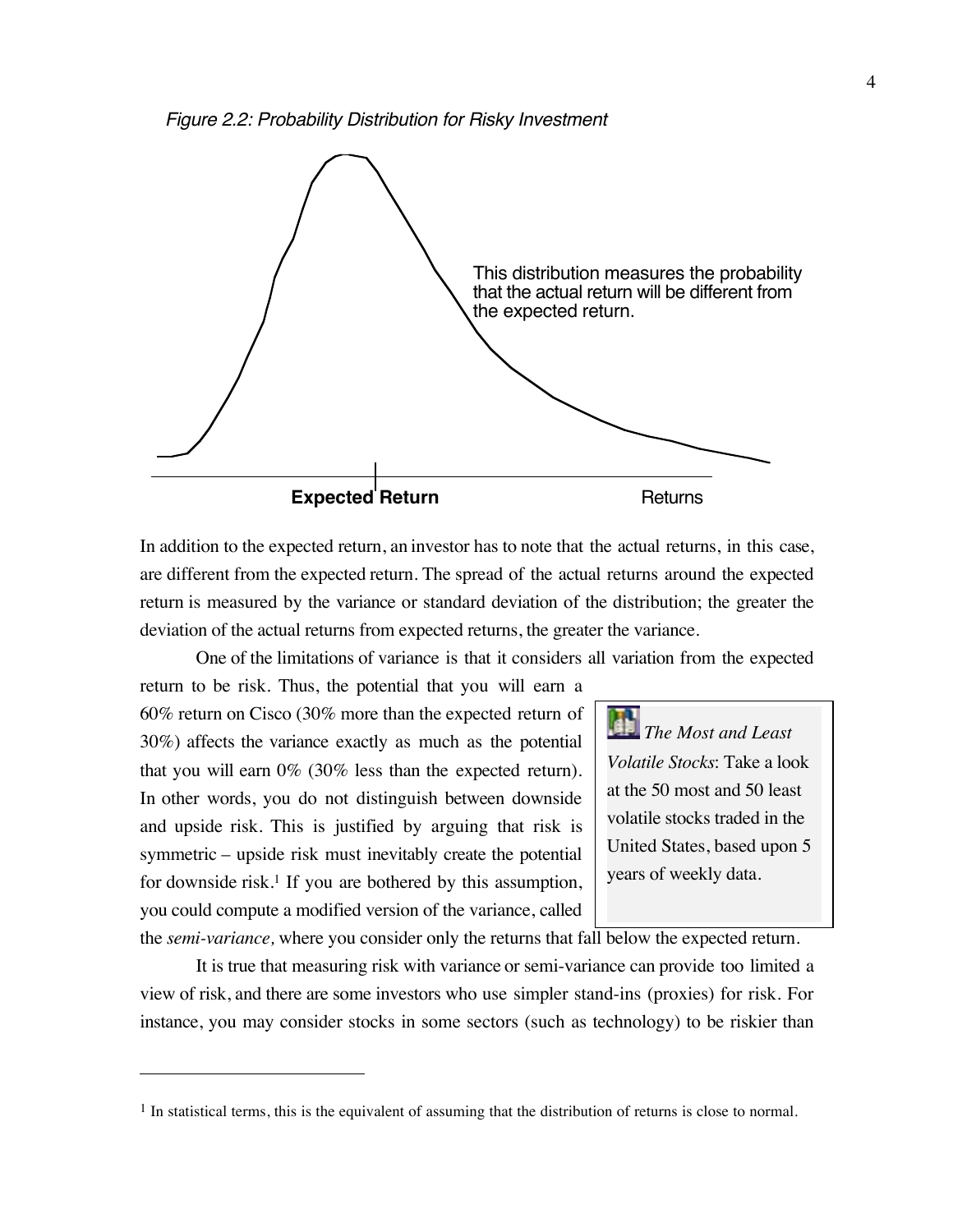stocks in other sectors (say, food processing). Others prefer ranking or categorization systems, where you put firms into risk classes, rather than trying to measure its risk in units. Thus, Value Line ranks firms into five classes, based upon risk.

There is one final point that needs to be made about how variances and semivariances are estimated for most stocks. Analysts usually look at the past – stock prices over the last 2 or 5 years- to make these estimates. This may be appropriate for firms that have not changed their fundamental characteristics – business or leverage – over the period. For firms that have changed significantly over time, variances from the past may provide a very misleading view of betas in the future.

### **II. Diversifiable and Non-diversifiable Risk**

Although there are many reasons that actual returns may differ from expected returns, we can group the reasons into two categories: firm-specific and market-wide. The risks that arise from firm-specific actions affect one or a few investments, while the risk arising from market-wide reasons affect many or all investments. This distinction is critical to the way we assess risk in finance.

#### *The Components of Risk*

When an investor buys stock or takes an equity position in a firm, he or she is exposed to many risks. Some risk may affect only one or a few firms and it is this risk that we categorize as *firm-specific risk*. Within this category, we would consider a wide range of risks, starting with the risk that a firm may have misjudged the demand for a product from its customers; we call this *project risk*. For instance, consider an investment by Boeing in a new larger capacity airplane that we will call the Super Jumbo. This investment is based on the assumption that airlines want a larger airplane and will be willing to pay a higher price for it. If Boeing has misjudged this demand, it will clearly have an impact on Boeing's earnings and value, but it should not have a significant effect on other firms in the market. The risk could also arise from competitors proving to be stronger or weaker than anticipated; we call this *competitive risk*. For instance, assume that Boeing and Airbus are competing for an order from Qantas, the Australian airline. The possibility that Airbus may win the bid is a potential source of risk to Boeing and perhaps a few of its suppliers. But again, only a handful of firms in the market will be affected by it. Similarly, the Home Depot recently launched an online store to sell its home improvement products. Whether it succeeds or not is clearly important to the Home Depot and its competitors, but it is unlikely to have an impact on the rest of the market. In fact, we would extend our risk measures to include risks that may affect an entire sector but are restricted to that sector; we call this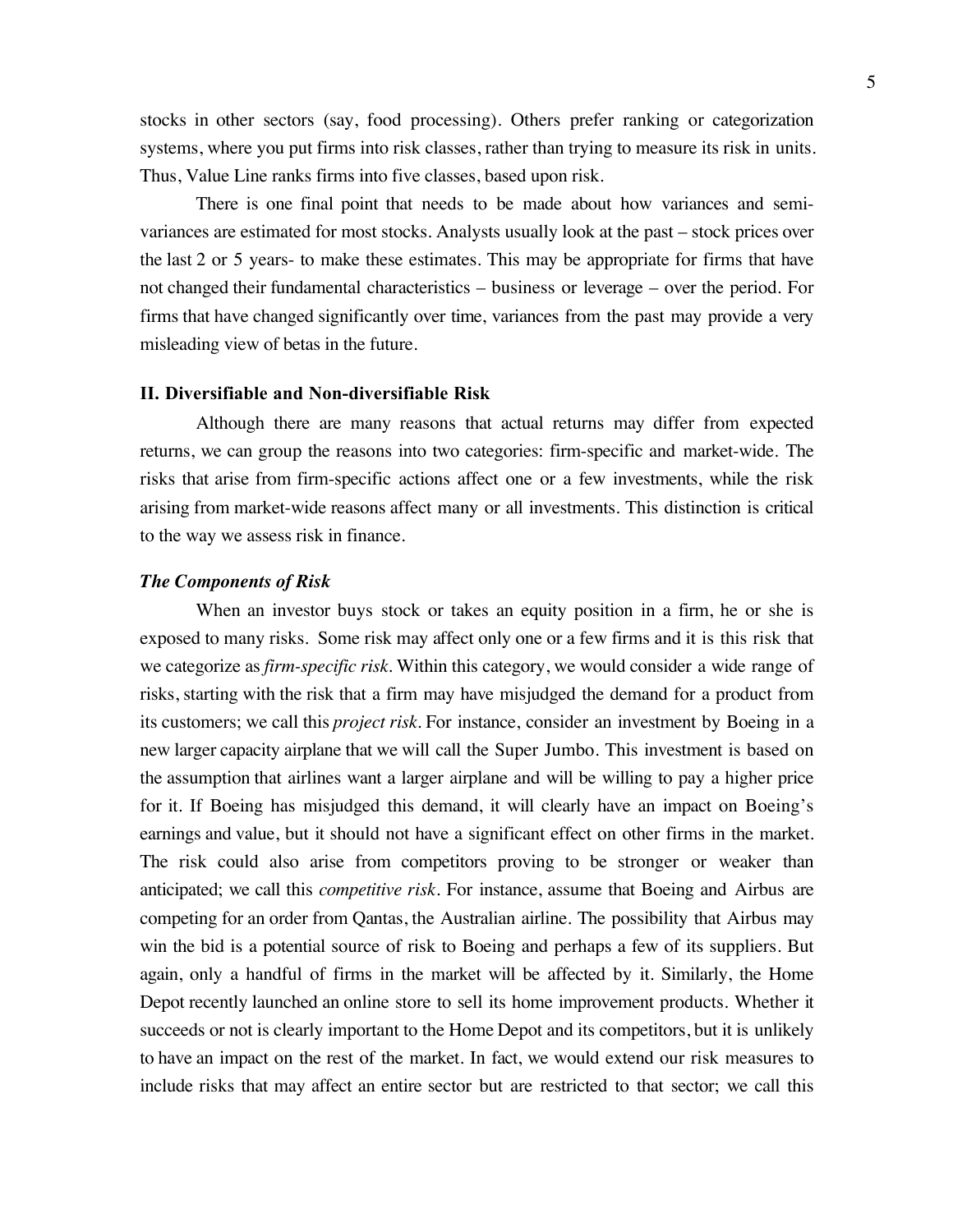*sector risk*. For instance, a cut in the defense budget in the United States will adversely affect all firms in the defense business, including Boeing, but there should be no significant impact on other sectors, such as food and apparel. What is common across the three risks described above – project, competitive and sector risk – is that they affect only a small subset of firms.

There is other risk that is much more pervasive and affects many if not all investments. For instance, when interest rates increase, all investments are negatively affected, albeit to different degrees. Similarly, when the economy weakens, all firms feel the effects, though cyclical firms (such as automobiles, steel and housing) may feel it more. We term this risk *market risk*.

Finally, there are risks that fall in a gray area, depending upon how many assets they affect. For instance, when the dollar strengthens against other currencies, it has a significant impact on the earnings and values of firms with international operations. If most firms in the market have significant international operations, it could well be categorized as market risk. If only a few do, it would be closer to firm-specific risk. Figure 2.3 summarizes the break down or the spectrum of firm specific and market risks.





### *Why Diversification reduces or eliminates Firm-specific Risk: An Intuitive Explanation*

As an investor, you could invest your entire portfolio in one stock, say Boeing. If you do so, you are exposed to both firm specific and market risk. If, however, you expand your portfolio to include other assets or stocks, you are diversifying, and by doing so, you can reduce your exposure to firm-specific risk. There are two reasons why diversification reduces or, at the limit, eliminates firm specific risk. The first is that each investment in a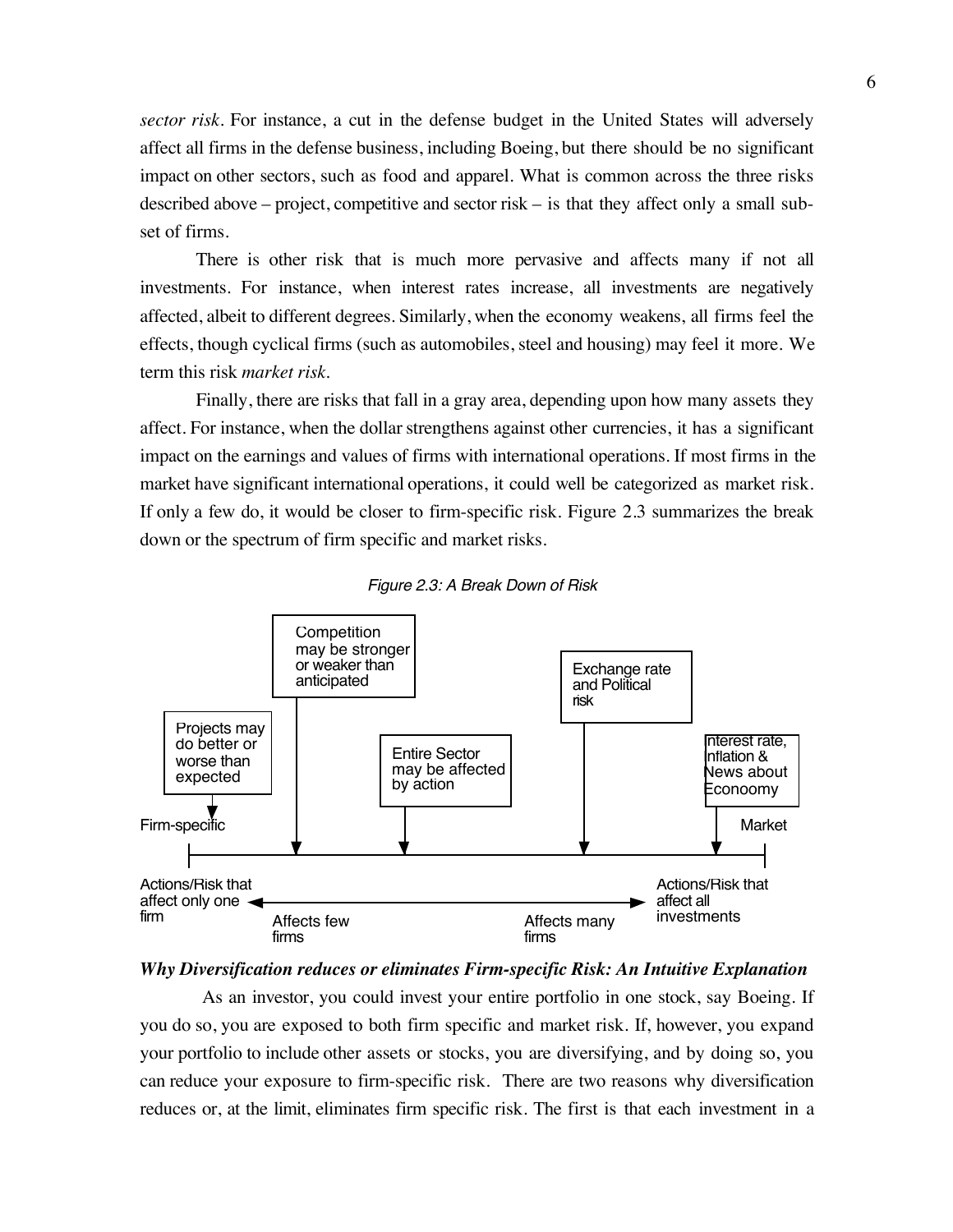diversified portfolio is a much smaller percentage of that portfolio than would be the case if you were not diversified. Thus, any action that increases or decreases the value of only that investment or a small group of investments will have only a small impact on your overall portfolio, whereas undiversified investors are much more exposed to changes in the values of the investments in their portfolios. The second reason is that the effects of firm-specific actions on the prices of individual assets in a portfolio can be either positive or negative for each asset in any period. Thus, in very large portfolios, this risk will average out to zero and will not affect the overall value of the portfolio.

In contrast, the effects of market-wide movements are likely to be in the same

direction for most or all investments in a portfolio, though some assets may be affected more than others. For instance, other things being equal, an increase in interest rates will lower the values of most assets in a portfolio. Being more diversified does not eliminate this risk.

One of the simplest ways of measuring how much risk in a firm is firm specific is to look at the proportion of the firm's price movements that are explained by the market. This is called the *R-squared* and it should range

*Highest R-squared companies*: Take a look at the 50 companies with the highest proportion of market risk using the last 5 years or weekly data.

between zero and one can be stated as a percentage; it measures the proportion of the firm's risk that comes from the market. A firm with an R-squared of zero has 100% firm specific risk whereas a firm with an R-squared of 0% has no firm specific risk.

## *Why is the marginal investor assumed to be diversified?*

The argument that diversification reduces an investor's exposure to risk is clear both intuitively and statistically, but risk and return models in finance go further. The models look at risk through the eyes of the investor most likely to be trading on the investment at any point in time, i.e. the marginal investor. They argue that this investor, who sets prices for investments, is well diversified; thus, the only risk that he or she cares about is the risk added on to a diversified portfolio or market risk. This argument can be justified simply. The risk in an investment will always be perceived to be higher for an undiversified investor than for a diversified one, since the latter does not shoulder any firm-specific risk and the former does. If both investors have the same expectations about future earnings and cash flows on an asset, the diversified investor will be willing to pay a higher price for that asset because of his or her perception of lower risk. Consequently, the asset, over time, will end up being held by diversified investors.

This argument is powerful, especially in markets where assets can be traded easily and at low cost. Thus, it works well for a stock traded in the United States, since investors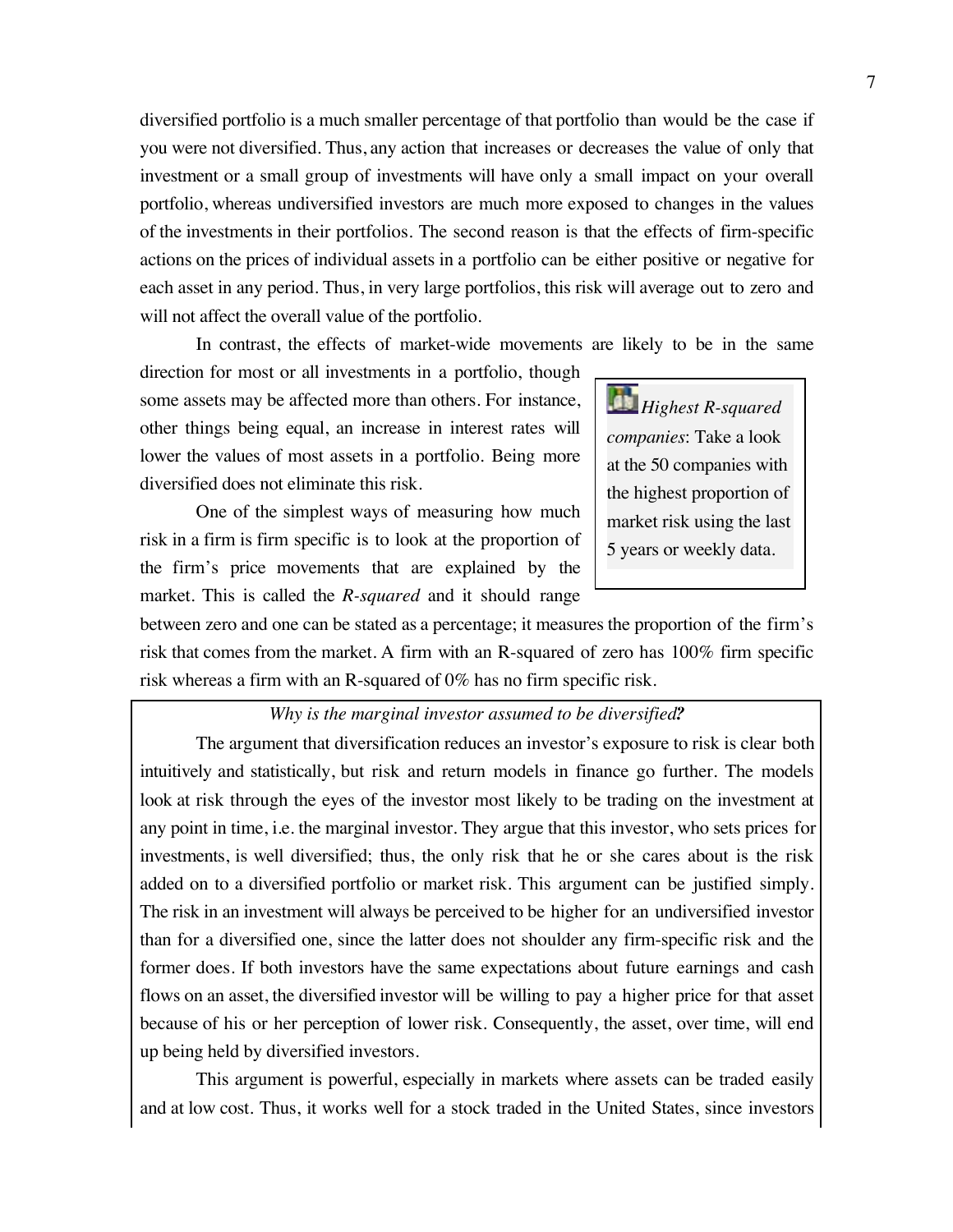can become diversified at fairly low cost. In addition, a significant proportion of the trading in US stocks is done by institutional investors, who tend to be well diversified. It becomes a more difficult argument to sustain when assets cannot be easily traded, or the costs of trading are high. In these markets, the marginal investor may well be undiversified and firmspecific risk may therefore continue to matter when looking at individual investments. For instance, real estate in most countries is still held by investors who are undiversified and have the bulk of their wealth tied up in these investments.

### **III. Models Measuring Market Risk**

While most risk and return models in use in finance agree on the first two steps of the risk analysis process, i.e., that risk comes from the distribution of actual returns around the expected return and that risk should be measured from the perspective of a marginal investor who is well diversified, they part ways when it comes to measuring nondiversifiable or market risk. In this section, we will discuss the different models that exist in finance for measuring market risk and why they differ. We will begin with what still is the standard model for measuring market risk in finance – the capital asset pricing model (CAPM) – and then discuss the alternatives to this model that have developed over the last two decades. While we will emphasize the differences, we will also look at what they have in common.

## *A. The Capital Asset Pricing Model (CAPM)*

The risk and return model that has been in use the longest and is still the standard in most real world analyses is the capital asset pricing model (CAPM). In this section, we will examine the assumptions made by the model and the measures of market risk that emerge from these assumptions.

### *Assumptions*

While diversification reduces the exposure of investors to firm specific risk, most investors limit their diversification to holding only a few assets. Even large mutual funds rarely hold more than a few hundred stocks and many of them hold as few as ten to twenty. There are two reasons why investors stop diversifying. One is that an investor or mutual fund manager can obtain most of the benefits of diversification from a relatively small portfolio, because the marginal benefits of diversification become smaller as the portfolio gets more diversified. Consequently, these benefits may not cover the marginal costs of diversification, which include transactions and monitoring costs. Another reason for limiting diversification is that many investors (and funds) believe they can find under valued assets and thus choose not to hold those assets that they believe to be fairly or over valued.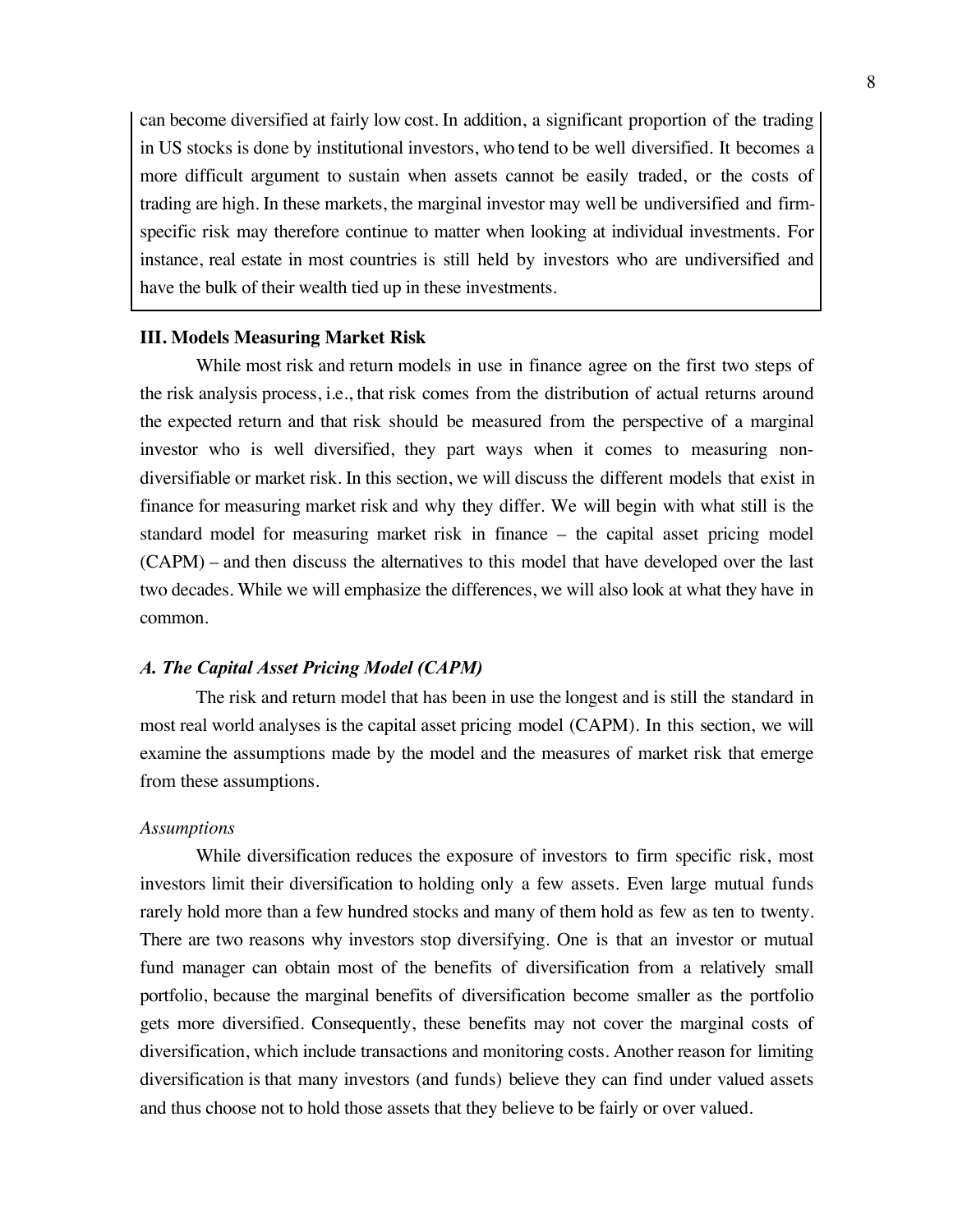The capital asset pricing model assumes that there are no transactions costs and that all assets are traded. It also assumes that everyone has access to the same information and that investors therefore cannot find under or over valued assets in the market place. Making these assumptions allows investors to keep diversifying without additional cost. At the limit, each investor's will include every traded asset in the market held in proportion to its market value. The fact that this diversified portfolio includes all traded assets in the market is the reason it is called the *market portfolio*, which should not be a surprising result, given the benefits of diversification and the absence of transactions costs in the capital asset pricing model. If diversification reduces exposure to firm-specific risk and there are no costs associated with adding more assets to the portfolio, the logical limit to diversification is to hold a small proportion of every traded asset in the market. If this seems abstract, consider the market portfolio to be an extremely well diversified mutual fund that holds stocks and real assets, and treasury bills as the riskless asset. In the CAPM, all investors will hold combinations of treasury bills and the same mutual fund<sup>2</sup>.

## *Investor Portfolios in the CAPM*

 $\overline{a}$ 

If every investor in the market holds the identical market portfolio, how exactly do investors reflect their risk aversion in their investments? In the capital asset pricing model, investors adjust for their risk preferences in their allocation decision, where they decide how much to invest in a riskless asset and how much in the market portfolio. Investors who are risk averse might choose to put much or even all of their wealth in the riskless asset. Investors who want to take more risk will invest the bulk or even all of their wealth in the market portfolio. Investors, who invest all their wealth in the market portfolio and are still desirous of taking on more risk, would do so by borrowing at the riskless rate and investing more in the same market portfolio as everyone else.

These results are predicated on two additional assumptions. First, there exists a riskless asset, where the expected returns are known with certainty. Second, investors can lend and borrow at the same riskless rate to arrive at their optimal allocations. While lending at the riskless rate can be accomplished fairly simply by buying treasury bills or bonds, borrowing at the riskless rate might be more difficult to do for individuals. There are variations of the CAPM that allow these assumptions to be relaxed and still arrive at the conclusions that are consistent with the model.

<sup>&</sup>lt;sup>2</sup> The significance of introducing the riskless asset into the choice mix, and the implications for portfolio choice were first noted in Sharpe (1964) and Lintner (1965). Hence, the model is sometimes called the Sharpe-Lintner model.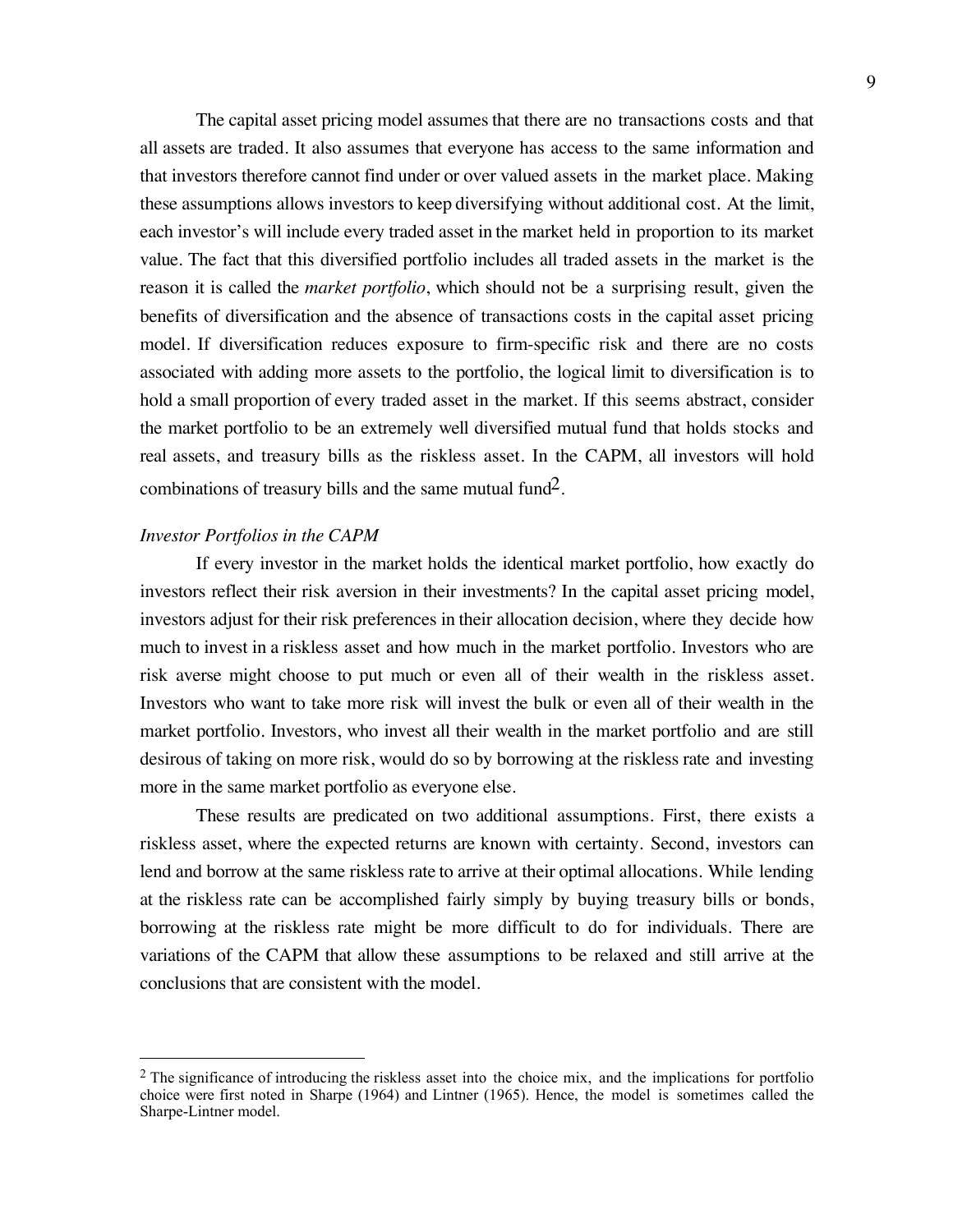## *Measuring the Market Risk of an Individual Asset*

The risk of any asset to an investor is the risk added by that asset to the investor's

overall portfolio. In the CAPM world, where all investors hold the market portfolio, the risk to an investor of an individual asset will be the risk that this asset adds on to that portfolio. Intuitively, if an asset moves independently of the market portfolio, it will not add much risk to the market portfolio. In other words, most of the risk in this asset is firm-specific and can be diversified away. In contrast, if an asset tends to move up when the market portfolio moves up and down when it moves down, it will



add risk to the market portfolio. This asset has more market risk and less firm-specific risk. Statistically, this added risk is measured by the *covariance* of the asset with the market portfolio.

The covariance is a percentage value and it is difficult to pass judgment on the relative risk of an investment by looking at this value. In other words, knowing that the covariance of Boeing with the Market Portfolio is 55% does not provide us a clue as to whether Boeing is riskier or safer than the average asset. We therefore standardize the risk measure by dividing the covariance of each asset with the market portfolio by the variance of the market portfolio. This yields a risk measure called the **beta** of the asset:

# Beta of an asset  $=\frac{\text{Covariance of asset with Market Portfolio}}{N}$ Variance of the Market Portfolio

The beta of the market portfolio, and by extension, the average asset in it, is one. Assets that are riskier than average (using this measure of risk) will have betas that are greater than 1 and assets that are less risky than average will have betas that are less than 1. The riskless asset will have a beta of 0.

### *Getting Expected Returns*

Once you accept the assumptions that lead to all investors holding the market portfolio and measure the risk of an asset with beta, the return you can expect to make can be written as a function of the risk-free rate and the beta of that asset.

Expected Return on an investment = Riskfree Rate  $+$  Beta (Risk Premium for buying the average risk investment)

Consider the three components that go into the expected return.

*a. Riskless Rate*: The return you can make on a riskfree investment becomes the base from which you build expected returns. Essentially, you are assuming that if you can make  $5\%$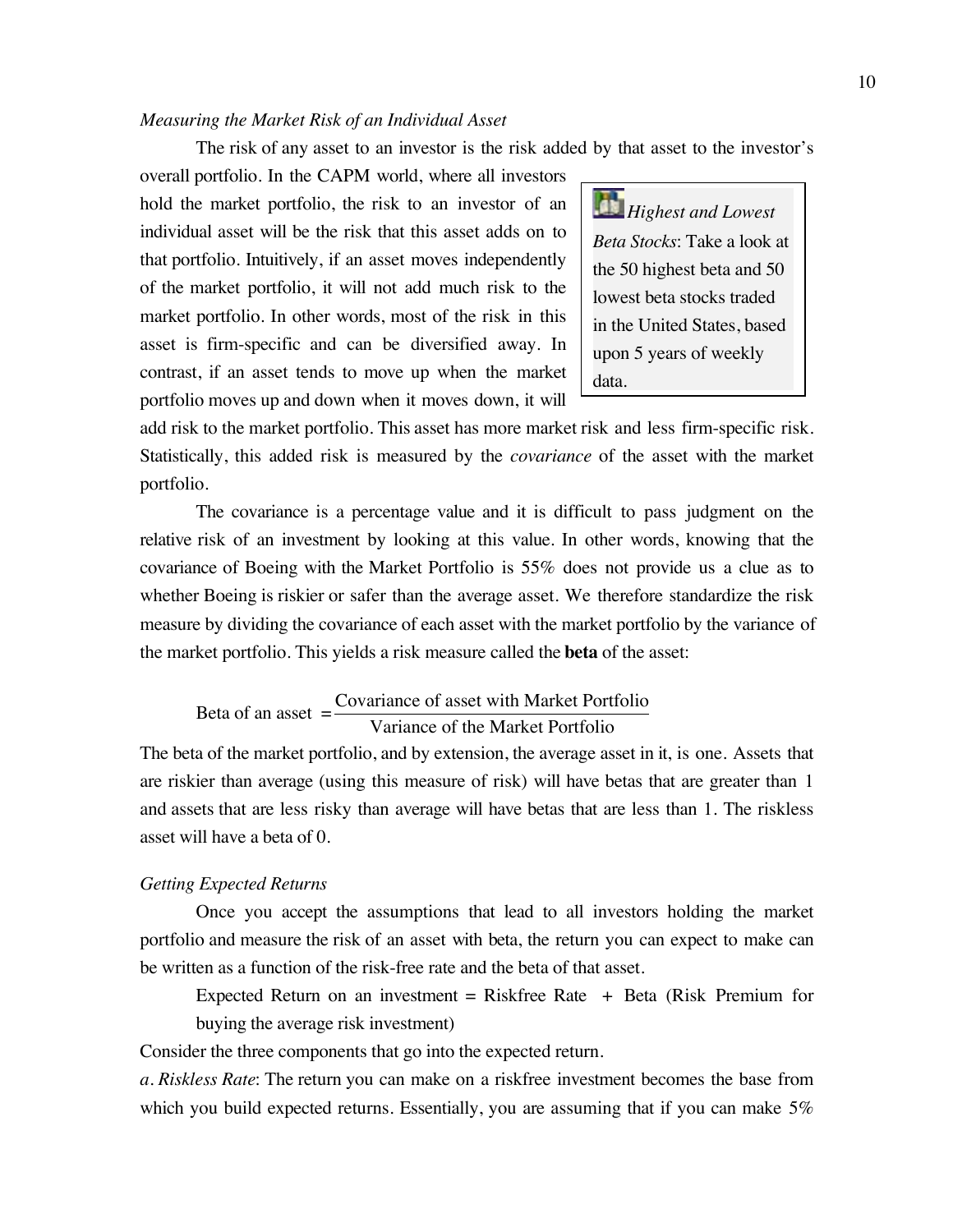investing in treasury bills or bonds, you would not settle for less than this as an expected return for investing in a riskier asset. Generally speaking, we use the interest rate on government securities to estimate the riskfree rate, assuming that such securities have no default risk. While this may be a safe assumption in the United States and other developed markets, it may be inappropriate in many emerging markets, where governments themselves are viewed as capable of defaulting. In such cases, the government bond rate will include a premium for default risk and this premium will have to be removed to arrive at a riskfree rate. 3

b. *The beta of the investment*: The beta is the only component in this model which varies from investment to investment, with investments that add more risk to the market portfolio having higher betas. But where do betas come from? Since the beta measures the risk added to a market portfolio by an individual stock, it is usually estimated by running a regression of past returns on the stock against returns on a market index.



#### *Figure 2.4: Beta Estimate for Cisco: S&P 500*

 $\overline{a}$ 

<sup>&</sup>lt;sup>3</sup> Consider, for example, a government bond issued by the Brazilian government. Denominated in Brazilian Real, this bond has an interest rate of 17%. The Brazilian government is viewed as having default risk on this bond and is rated BB by Standard and Poor's. If we subtract the typical default spread earned by BB rated country bonds (about 5%) from 17%, we end up with a riskless rate in Brazilian Real of 12%.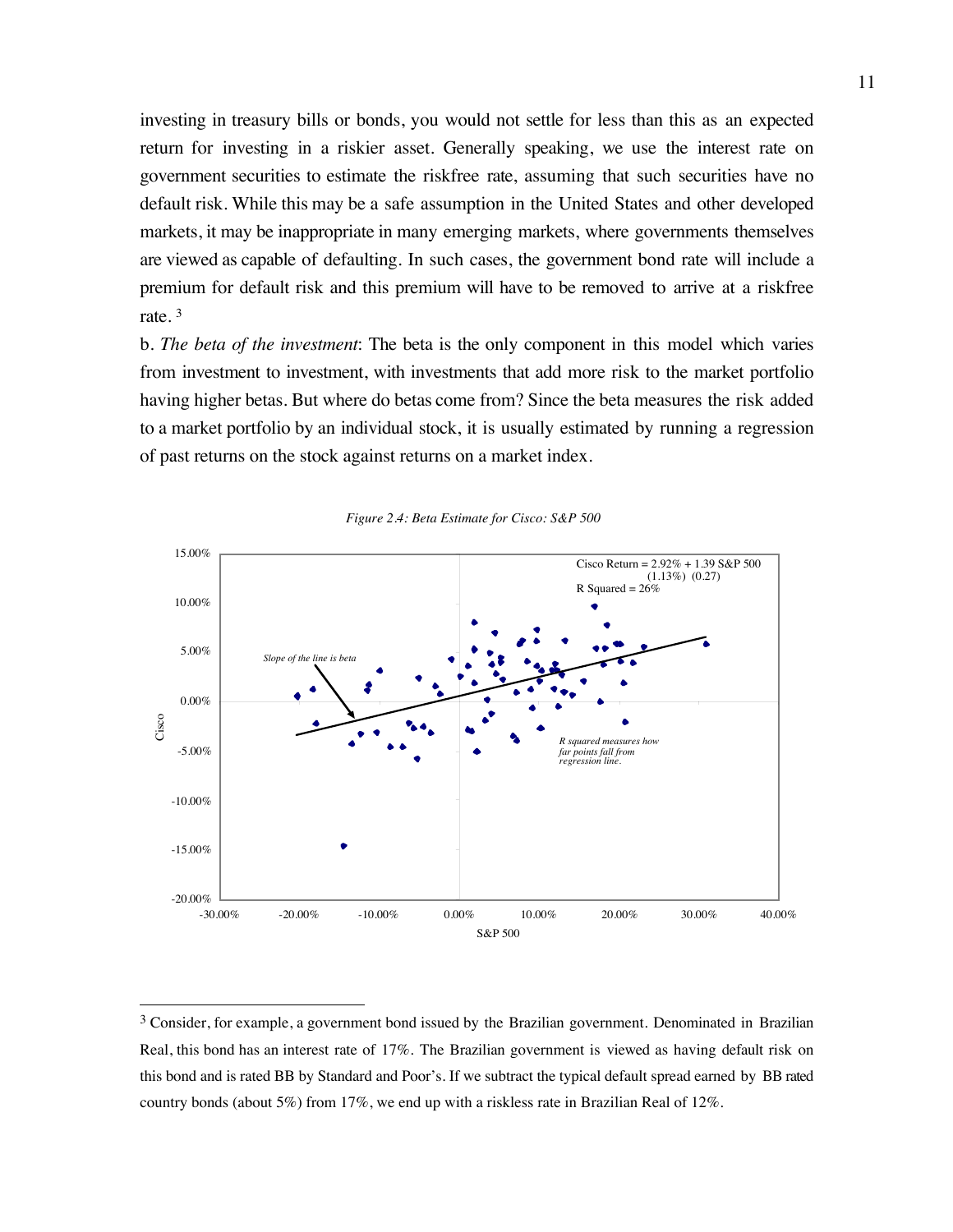The slope of the regression captures how sensitive a stock is to market movements and is the beta of the stock. In the regression above, for instance, the beta of Cisco would be 1.39. There are, however, two problems with regression betas. One is that the beta comes with estimation error – the standard error in the estimate is 0.27. Thus, the true beta for Cisco could be anywhere from .85 to 1.93 – this range is estimated by adding and subtracting two

standard errors to the beta estimate. The other is that firms change over time and we are looking backwards rather than looking forwards. A better way to estimate betas is to look at the average beta for publicly traded firms in the business or businesses Cisco operates in. While these betas come from regressions as well, the average beta is always more precise than any one firm's beta estimate.

*Risk Premium for the United States*: Take a look at the equity risk premium implied in the U.S. stock market from 1960 through the most recent year.

c. *The risk premium for buying the average risk*

*investment*: You can view this as the premium you would demand for investing in equities as a class as opposed to the riskless investment. Thus, if you require a return of 9% for investing in equities and the treasury bond rate is 5%, your risk premium is 4%. There are again two ways in which you can estimate this risk premium. One is to look at the past and look at the typical premium you would have earned investing in stocks as opposed to a riskless investment. This number is called a historical premium and yields about 5-7% for the United States. The other is to look at how stocks are priced today and to estimate the premium that investors must be demanding. This is called an implied premium and yields a value of about 4% for U.S. stocks in early 2002.

Bringing it all together, you could use the capital asset pricing model to estimate the expected return on a stock for Cisco for the future (assuming a treasury bond rate of  $5\%$ , the regression beta of 1.39 and a risk premium of 4%):

Expected return on Cisco = T. Bond Rate + Beta  $*$  Risk Premium

$$
= 5\% + 1.39 \ (4\%) = 10.56\%
$$

What does this number imply? It does not mean that you will earn 10.56% every year from risk, but it does provide a benchmark that you will have to meet and beat if you are considering Cisco as an investment. For Cisco to be a good investment, you would have to expect it to make more than 10.56% as an annual return in the future.

In summary, in the capital asset pricing model, all the market risk is captured in the beta, measured relative to a market portfolio, which at least in theory should include all traded assets in the market place held in proportion to their market value.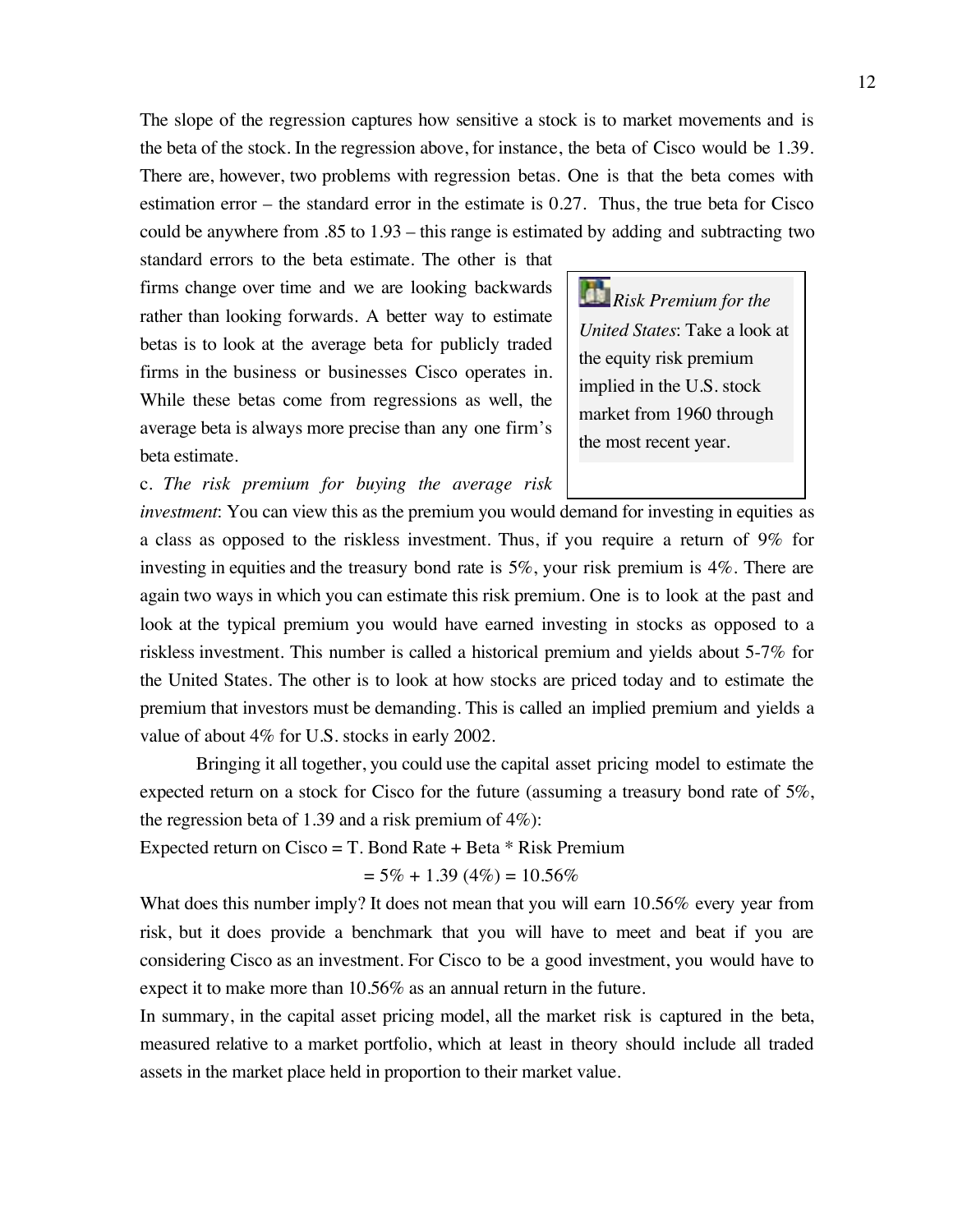## *Betas for Other Investments*

Most services report betas for publicly traded stocks, but there is no reason why the concept cannot be extended to other investments. You could compute the beta of real estate, gold or even fine art as an investment, just as you computed the beta for Cisco. While analysts have done this and concluded that both real estate and gold are low beta investments (though not necessarily low variance investments), we would add a few cautionary notes. The first is that it is difficult to get traded prices on some alternative investments on a continuous basis. 4 The second is that many analysts continue to use the stock index as their measure of the market portfolio. Since the market portfolio in the capital asset pricing model is supposed to include all traded assets, this likely to give you betas that are biased downwards for non-equity investments.

If you modify the market portfolio to include other traded asset classes and compute betas for alternative investments, you may even find some that have negative betas. While, on the face of it, this may seem absurd, you can get negative betas for investments that reduce the risk (rather than add on to risk) of the market portfolio. Essentially, these investments act as insurance against some large component of market risk, going up as other investments in the portfolio go down. This is the reason why some analysts claim that gold as an investment should have a negative beta, because it tends to do well when inflation increases whereas financial investments are hurt.

## *B. Alternatives to the Capital Asset Pricing Model*

 $\overline{a}$ 

The restrictive assumptions on transactions costs and private information in the capital asset pricing model and the model's dependence on the market portfolio have long been viewed with skepticism by both academics and practitioners. There are three alternatives to the CAPM that have been developed over time:

1. Arbitrage Pricing Model: To understand the arbitrage pricing model, we need to begin with a definition of arbitrage. The basic idea is a simple one. Two portfolios or assets with the same exposure to market risk should be priced to earn exactly the same expected returns. If they are not, you could buy the less expensive portfolio, sell the more expensive portfolio, have no risk exposure and earn a return that exceeds the riskless rate. This is arbitrage. If you assume that arbitrage is not possible and that investors are diversified, you can show that the expected return on an investment should be a function of its exposure to market risk. While this statement mirrors what was stated in the capital asset pricing model,

<sup>&</sup>lt;sup>4</sup> Analysts have tried to get around this problem by using the prices of real estate investment trusts which are traded, but they represent a small fraction of all real estate investments.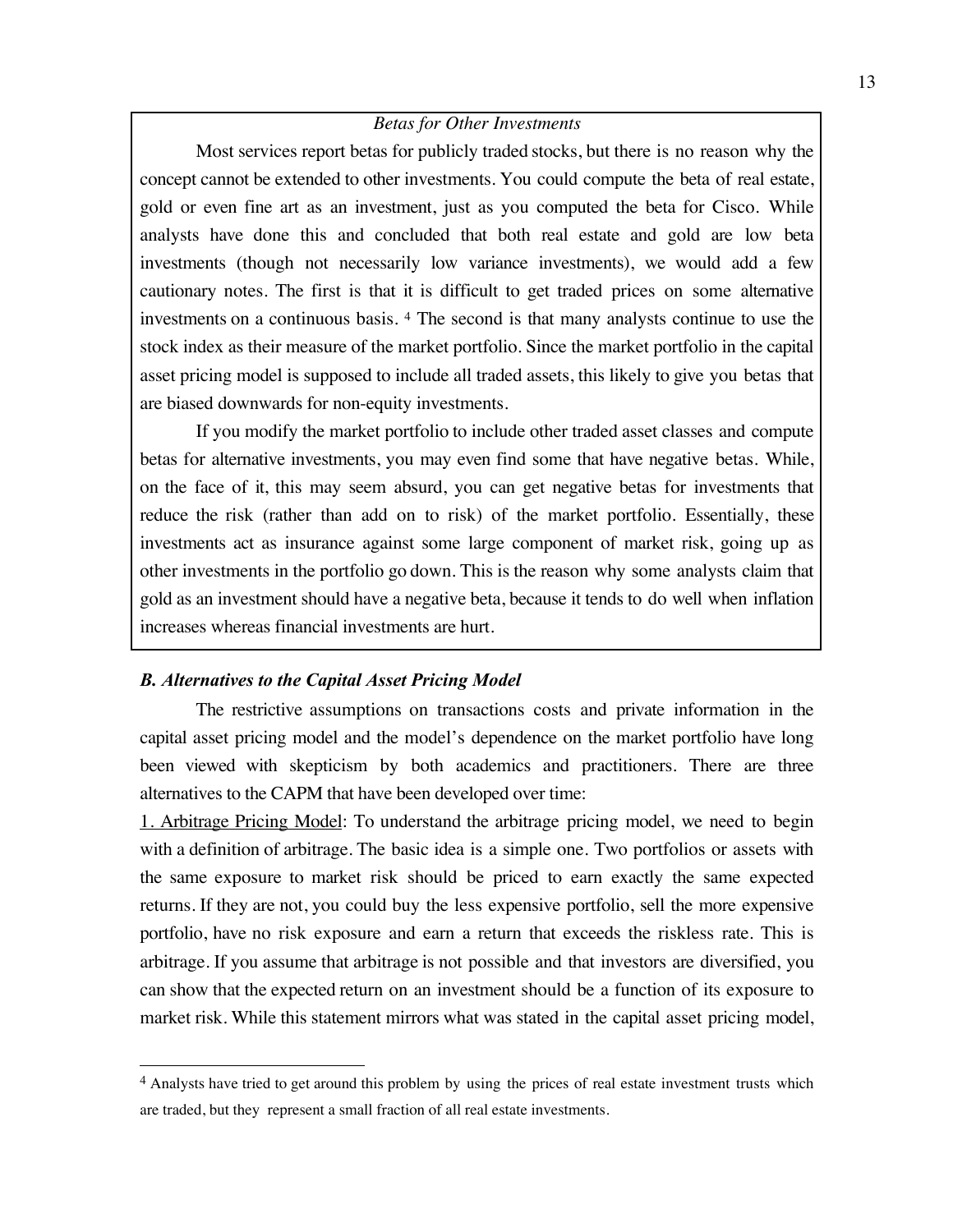the arbitrage pricing model does not make the restrictive assumptions about transactions costs and private information that lead to the conclusion that one beta can capture an investment's entire exposure to market risk. Instead, in the arbitrage pricing model, you can have multiples sources of market risk and different exposures to each (betas) and your expected return on an investment can be written as:

Expected return = Riskfree rate + Beta for factor 1 (Risk premium for factor 1) + Beta for factor 2 (Risk premium for factor 2)….+ Beta for factor n (Risk premium for factor n)

The practical questions then become knowing how many factors there are that determine expected returns and what the betas for each investment are against these factors. The arbitrage model estimates both by examining historical data on stock returns for common patterns (since market risk affects most stocks) and estimating each stock's exposure to these patterns in a process called factor analysis. A factor analysis provides two output measures:

1. It specifies the number of common factors that affected the historical return data

2. It measures the beta of each investment relative to each of the common factors and provides an estimate of the actual risk premium earned by each factor.

The factor analysis does not, however, identify the factors in economic terms – the factors remain factor 1, factor etc. In summary, in the arbitrage pricing model, the market risk is measured relative to multiple unspecified macroeconomic variables, with the sensitivity of the investment relative to each factor being measured by a beta. The number of factors, the factor betas and factor risk premiums can all be estimated using the factor analysis.

**2. Multi-factor Models for risk and return:** The arbitrage pricing model's failure to identify the factors specifically in the model may be a statistical strength, but it is an intuitive weakness. The solution seems simple: Replace the unidentified statistical factors with specific economic factors and the resultant model should have an economic basis while still retaining much of the strength of the arbitrage pricing model. That is precisely what multifactor models try to do. Multi-factor models generally are determined by historical data, rather than economic modeling. Once the number of factors has been identified in the arbitrage pricing model, their behavior over time can be extracted from the data. The behavior of the unnamed factors over time can then be compared to the behavior of macroeconomic variables over that same period to see whether any of the variables is correlated, over time, with the identified factors.

For instance, Chen, Roll, and Ross (1986) suggest that the following macroeconomic variables are highly correlated with the factors that come out of factor analysis: industrial production, changes in default premium, shifts in the term structure,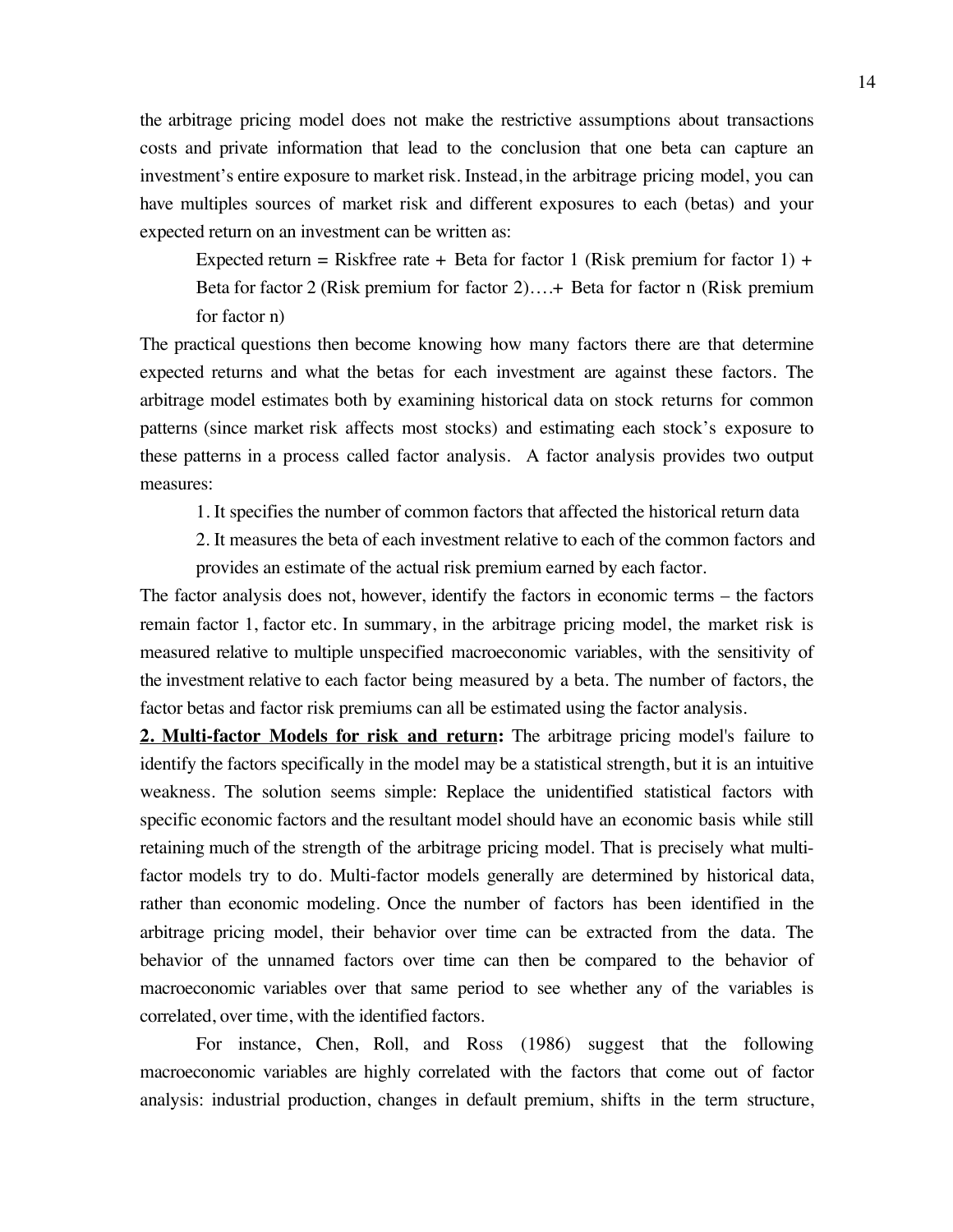unanticipated inflation, and changes in the real rate of return. These variables can then be correlated with returns to come up with a model of expected returns, with firm-specific betas calculated relative to each variable.

$$
E(R) = R_f + \beta_{GNP} \left[ E(R_{GNP}) - R_f \right] + \beta_I \left[ E(R_I) - R_f \right] + ... + \beta_{\partial} \left[ E(R_{\partial}) - R_f \right]
$$

where

 $\overline{a}$ 

 $\beta_{GNP}$  = Beta relative to changes in industrial production

- $E(R_{GNP})$  = Expected return on a portfolio with a beta of one on the industrial production factor and zero on all other factors
- $\beta_I$  = Beta relative to changes in inflation
- $E(R<sub>I</sub>)$  = Expected return on a portfolio with a beta of one on the inflation factor and zero on all other factors

The costs of going from the arbitrage pricing model to a macroeconomic multifactor model can be traced directly to the errors that can be made in identifying the factors. The economic factors in the model can change over time, as will the risk premia associated with each one. For instance, oil price changes were a significant economic factor driving expected returns in the 1970s but are not as significant in other time periods. Using the wrong factor or missing a significant factor in a multi-factor model can lead to inferior estimates of expected return.

In summary, multi-factor models, like the arbitrage pricing model, assume that market risk can be captured best using multiple macro economic factors and betas relative to each. Unlike the arbitrage pricing model, multi factor models do attempt to identify the macro economic factors that drive market risk.

3. Regression or Proxy Models: All the models described so far begin by defining market risk in broad terms and then developing models that might best measure this market risk. All of them, however, extract their measures of market risk (betas) by looking at historical data. There is a final class of risk and return models that start with the returns and try to explain differences in returns across stocks over long time periods using characteristics such as a firm's market value or price multiples<sup>5</sup>. Proponents of these models argue that if some investments earn consistently higher returns than other investments, they must be riskier. Consequently, we could look at the characteristics that these high-return investments

<sup>5</sup> A price multiple is obtained by dividing the market price by its earnings or its book value. Studies indicate that stocks that have low price to earnings multiples or low price to book value multiples earn higher returns than other stocks.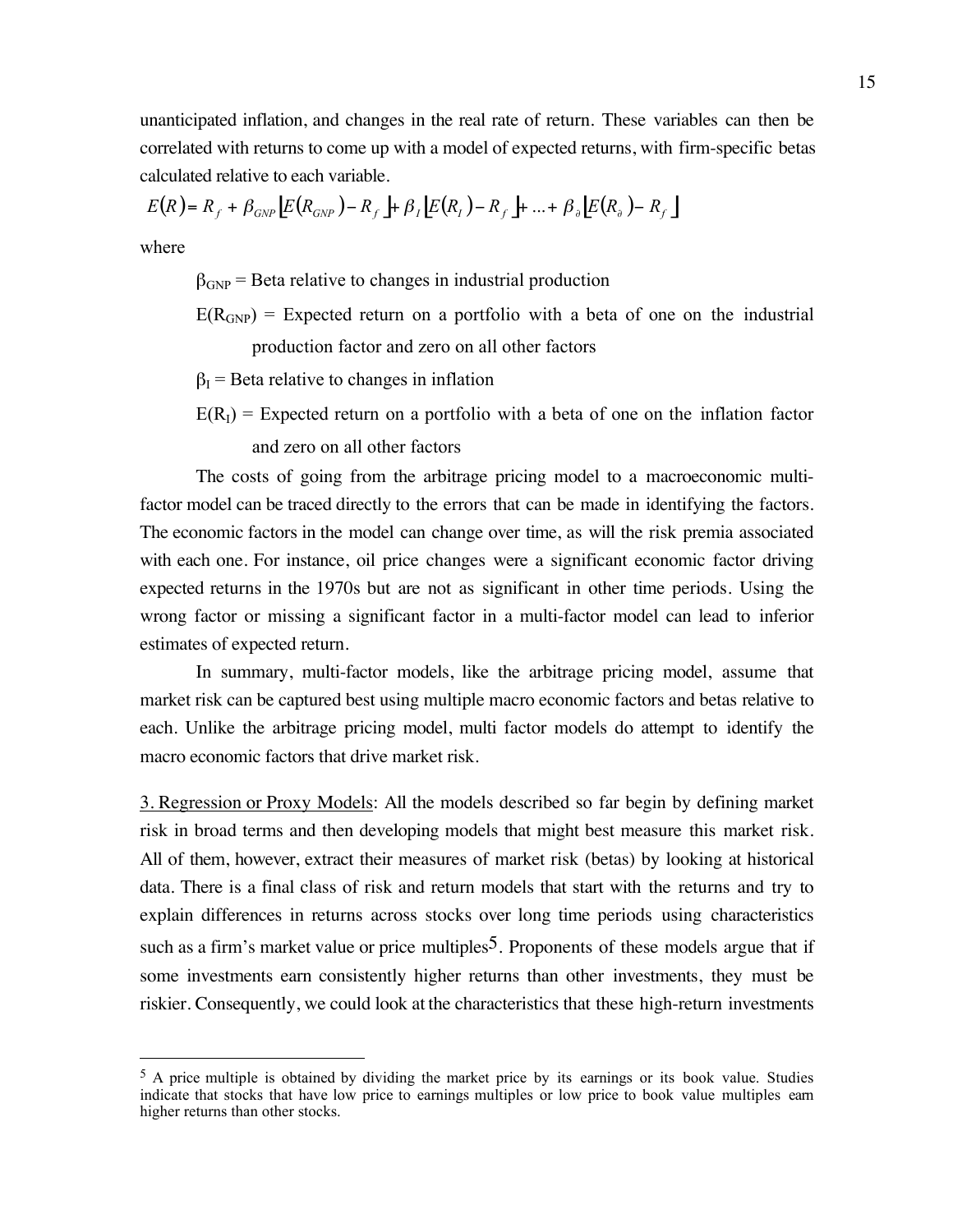have in common and consider these characteristics to be indirect measures or proxies for market risk.

Fama and French, in a highly influential study of the capital asset pricing model in the early 1990s, noted that actual returns between 1963 and 1990 have been highly correlated with book to price ratios  $\epsilon$  and size. High return investments, over this period, tended to be investments in companies with low market capitalization and high book to price ratios. Fama and French suggested that these measures be used as proxies for risk and report the following regression for monthly returns on stocks on the NYSE:

$$
R_{t} = 1.77\% - 0.11\ln(MV) + 0.35\ln\left(\frac{BV}{MV}\right)
$$

where

 $\overline{a}$ 

 $MV = Market Value of Equity$ 

BV/MV = Book Value of Equity / Market Value of Equity The values for market value of equity and book-price ratios for individual firms, when plugged into this regression, should yield expected monthly returns.

## *. A Composite of the CAPM and Proxy Models: Three Factor Models*

The capital asset pricing model relates the expected return on an investment to its beta against a market portfolio. The proxy models find that there are other variables such as market capitalization and price to book ratios explain returns better than betas. There are composite models that attempt to blend the two and estimated expected returns as a function of betas, market capitalization and price to book ratios. These are also called factor models.

Will these composite models work better than the CAPM? Of course! Should we therefore use them instead of the CAPM? The answer is that it depends on what you are trying to do. If you are trying to explain the past performance of portfolio managers, it may make sense to use composite models, since failing to do so will make portfolio managers who invest in small cap stocks look much better than portfolio managers who invest in large cap stocks. If you are trying to estimate expected returns for the future, to make judgments on where to invest your money, you should be careful about going down this road, since it seems designed to lead the conclusion that everything is fairly priced. Consider why. If there are pockets of the market which are systematically mispriced – say small cap stocks with low price to book ratios – you want to buy these stocks and you will using a conventional risk and return model. If you use a composite model and include market capitalization and price to book ratios as factors, these same stocks will look fairly valued.

 $6$  The book to price ratio is the ratio of the book value of equity to the market value of equity.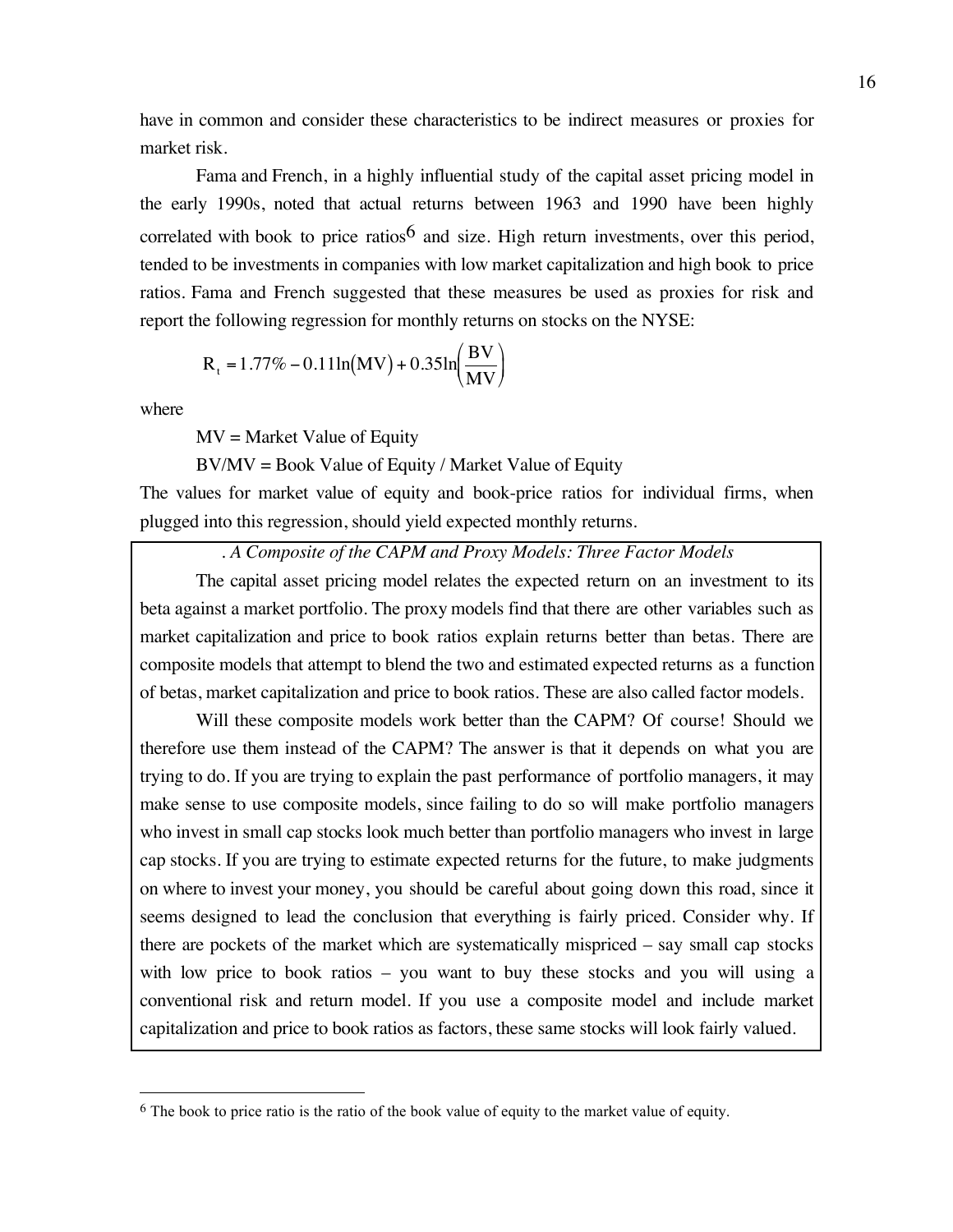### **A Comparative Analysis of Risk and Return Models**

Figure 2.5 summarizes all the risk and return models in finance, noting their similarities in the first two steps and the differences in the way they define market risk.





As noted in Figure 2.5, all the risk and return models developed in this chapter make some assumptions in common. They all assume that only market risk is rewarded and they derive the expected return as a function of measures of this risk. The capital asset pricing model makes the most restrictive assumptions about how markets work but arrives at the simplest model, with only one factor driving risk and requiring estimation. The arbitrage pricing model makes fewer assumptions but arrives at a more complicated model, at least in terms of the parameters that require estimation. The capital asset pricing model can be considered a specialized case of the arbitrage pricing model, where there is only one underlying factor and it is completely measured by the market index. In general, the CAPM has the advantage of being a simpler model to estimate and to use, but it will underperform the richer multi-factor models when an investment is sensitive to economic factors not well represented in the market index. For instance, oil company stocks, which derive most of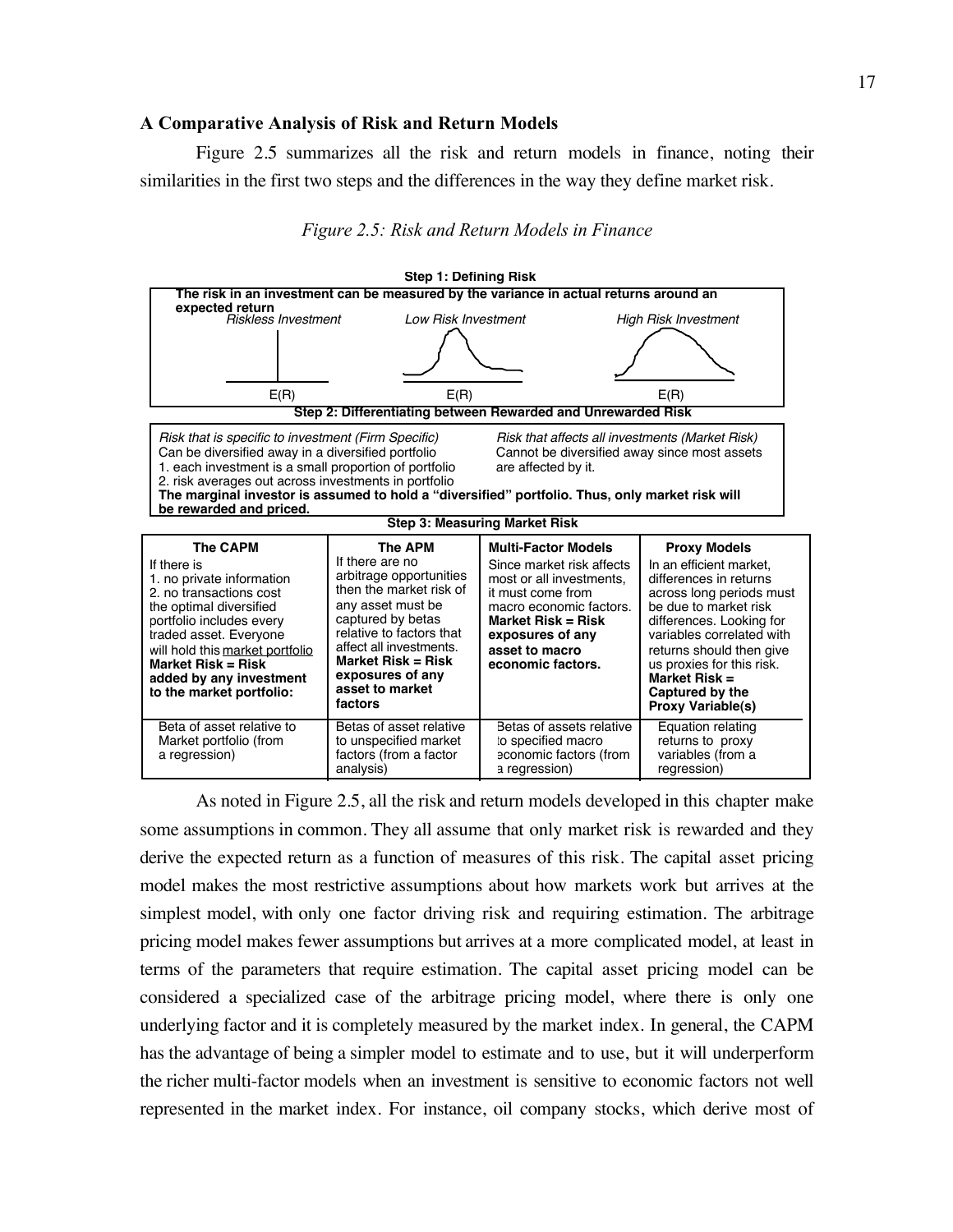their risk from oil price movements, tend to have low CAPM betas and low expected returns. An arbitrage pricing model, where one of the factors may measure oil and other commodity price movements, will yield a better estimate of risk and higher expected return for these firms7.

Which of these models works the best? Is beta a good proxy for risk and is it correlated with expected returns? The answers to these questions have been debated widely in the last two decades. The first tests of the CAPM suggested that betas and returns were positively related, though other measures of risk (such as variance) continued to explain differences in actual returns. This discrepancy was attributed to limitations in the testing techniques. In 1977, Roll, in a seminal critique of the model's tests, suggested that since the market portfolio could never be observed, the CAPM could never be tested, and all tests of the CAPM were therefore joint tests of both the model and the market portfolio used in the tests. In other words, all that any test of the CAPM could show was that the model worked (or did not) given the proxy used for the market portfolio. It could therefore be argued that in any empirical test that claimed to reject the CAPM, the rejection could be of the proxy used for the market portfolio rather than of the model itself. Roll noted that there was no way to ever prove that the CAPM worked and thus no empirical basis for using the model.

Fama and French (1992) examined the relationship between betas and returns between 1963 and 1990 and concluded that there is no relationship. These results have been contested on three fronts. First, Amihud, Christensen, and Mendelson (1992), used the same data, performed different statistical tests and showed that differences in betas did, in fact, explain differences in returns during the time period. Second, Kothari and Shanken (1995) estimated betas using annual data, instead of the shorter intervals used in many tests, and concluded that betas do explain a significant proportion of the differences in returns across investments. Third, Chan and Lakonishok (1993) looked at a much longer time series of returns from 1926 to 1991 and found that the positive relationship between betas and returns broke down only in the period after 1982. They also find that betas are a useful guide to risk in extreme market conditions, with the riskiest firms (the 10% with highest betas) performing far worse than the market as a whole, in the ten worst months for the market between 1926 and 1991 (See Figure 2.6).

 $\overline{a}$ 

<sup>7</sup> Weston and Copeland used both approaches to estimate the cost of equity for oil companies in 1989 and came up with 14.4% with the CAPM and 19.1% using the arbitrage pricing model.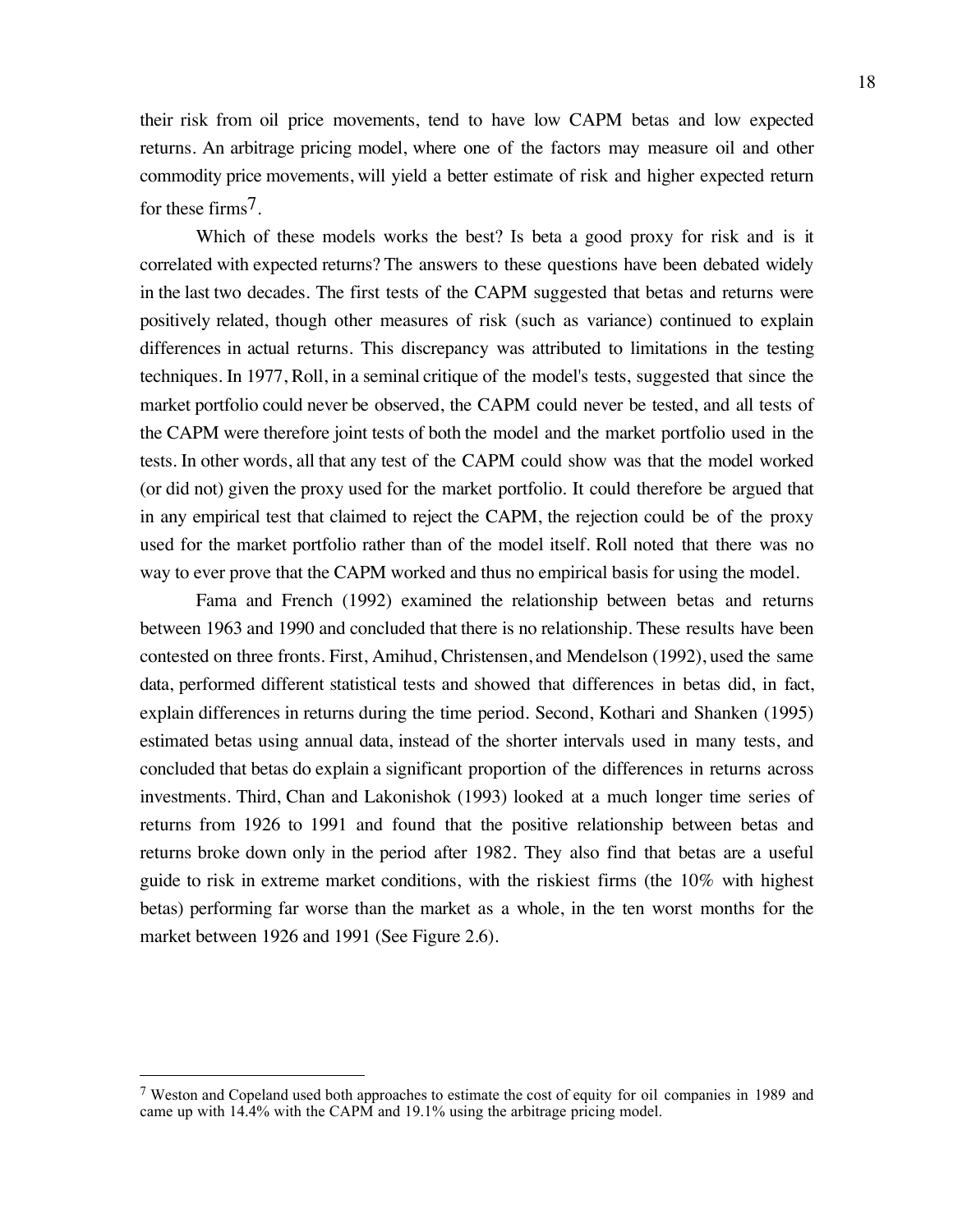*FIGURE 2.6: Returns and Betas: Ten Worst Months between 1926 and 1991*



While the initial tests of the APM suggested that they might provide more promise in terms of explaining differences in returns, a distinction has to be drawn between the use of these models to explain differences in past returns and their use to predict expected returns in the future. The competitors to the CAPM clearly do a much better job at explaining past returns since they do not constrain themselves to one factor, as the CAPM does. This extension to multiple factors does become more of a problem when we try to project expected returns into the future, since the betas and premiums of each of these factors now have to be estimated. Because the factor premiums and betas are themselves volatile, the estimation error may eliminate the benefits that could be gained by moving from the CAPM to more complex models. The regression models that were offered as an alternative also have an estimation problem, since the variables that work best as proxies for market risk in one period (such as market capitalization) may not be the ones that work in the next period.

Ultimately, the survival of the capital asset pricing model as the default model for risk in real world applications is a testament to both its intuitive appeal and the failure of more complex models to deliver significant improvement in terms of estimating expected returns. We would argue that a judicious use of the capital asset pricing model, without an over reliance on historical data, is still the most effective way of dealing with risk in modern corporate finance.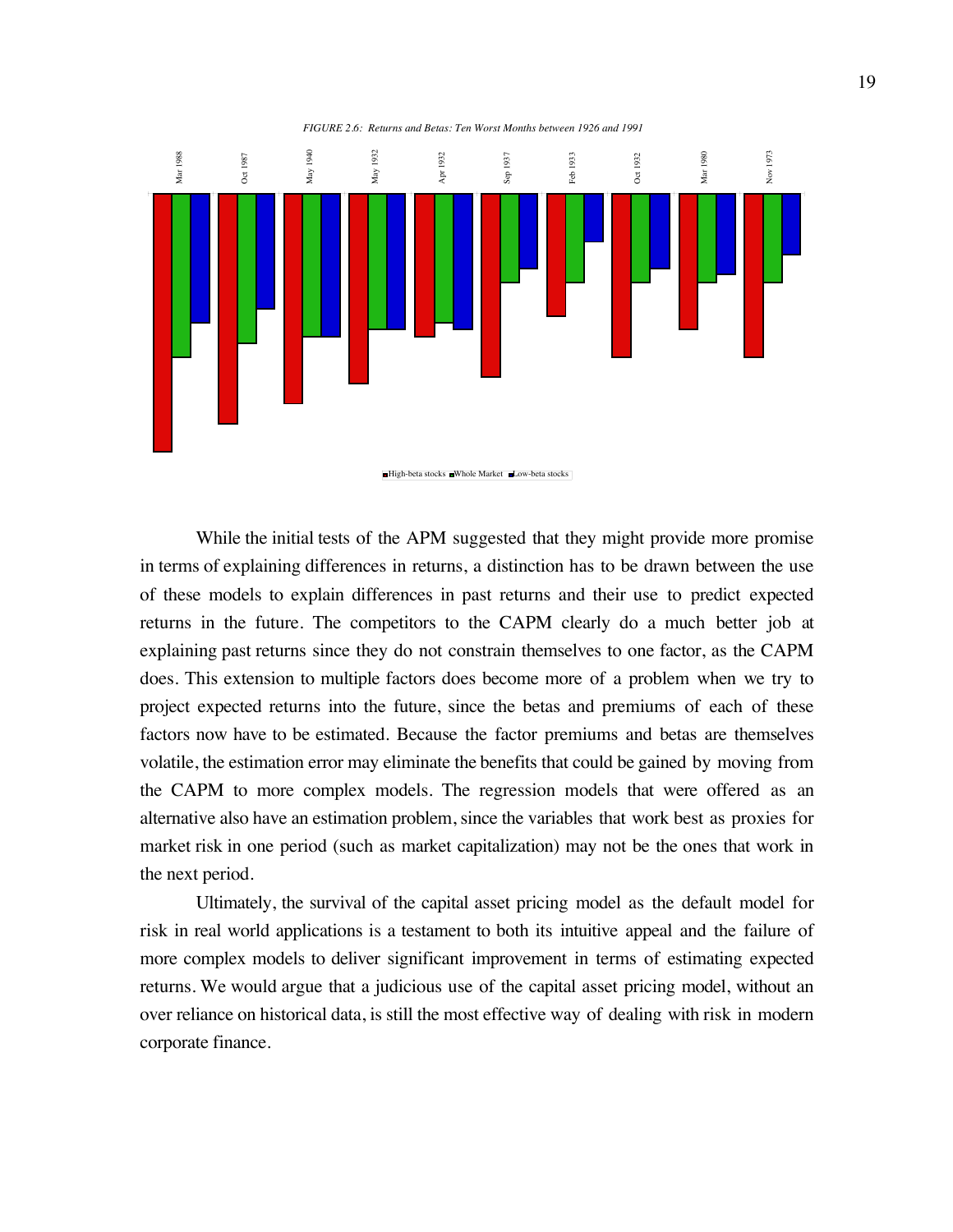## **Models of Default Risk**

The risk that we have discussed hitherto in this chapter relates to cash flows on investments being different from expected cash flows. There are some investments, however, in which the cash flows are promised when the investment is made. This is the case, for instance, when you lend to a business or buy a corporate bond. However, the borrower may default on interest and principal payments on the borrowing. Generally speaking, borrowers with higher default risk should pay higher interest rates on their borrowing than those with lower default risk. This section examines the measurement of default risk and the relationship of default risk to interest rates on borrowing.

In contrast to the general risk and return models for equity, which evaluate the effects of market risk on expected returns, models of default risk measure the consequences of firm-specific default risk on promised returns. While diversification can be used to explain why firm-specific risk will not be priced into expected returns for equities, the same rationale cannot be applied to securities that have limited upside potential and much greater downside potential from firm-specific events. To see what we mean by limited upside potential, consider investing in the bond issued by a company. The coupons are fixed at the time of the issue and these coupons represent the promised cash flow on the bond. The best case scenario for you as an investor is that you receive the promised cash flows; you are not entitled to more than these cash flows even if the company is wildly successful. All other scenarios contain only bad news, though in varying degrees, with the delivered cash flows being less than the promised cash flows. Consequently, the expected return on a corporate bond is likely to reflect the firm-specific default risk of the firm issuing the bond.

## **The Determinants of Default Risk**

 $\overline{a}$ 

The default risk of a firm is a function of two variables. The first is the firm's capacity to generate cash flows from operations and the second is its financial obligations – including interest and principal payments<sup>8</sup>. Firms that generate high cash flows relative to their financial obligations should have lower default risk than firms that generate low cash flows relative to their financial obligations. Thus, firms with significant existing investments, which generate relatively high cash flows, will have lower default risk than firms that do not.

In addition to the magnitude of a firm's cash flows, the default risk is also affected by the volatility in these cash flows. The more stability there is in cash flows the lower the

<sup>8</sup> Financial obligation refers to any payment that the firm has legally obligated itself to make, such as interest and principal payments. It does not include discretionary cash flows, such as dividend payments or new capital expenditures, which can be deferred or delayed, without legal consequences, though there may be economic consequences.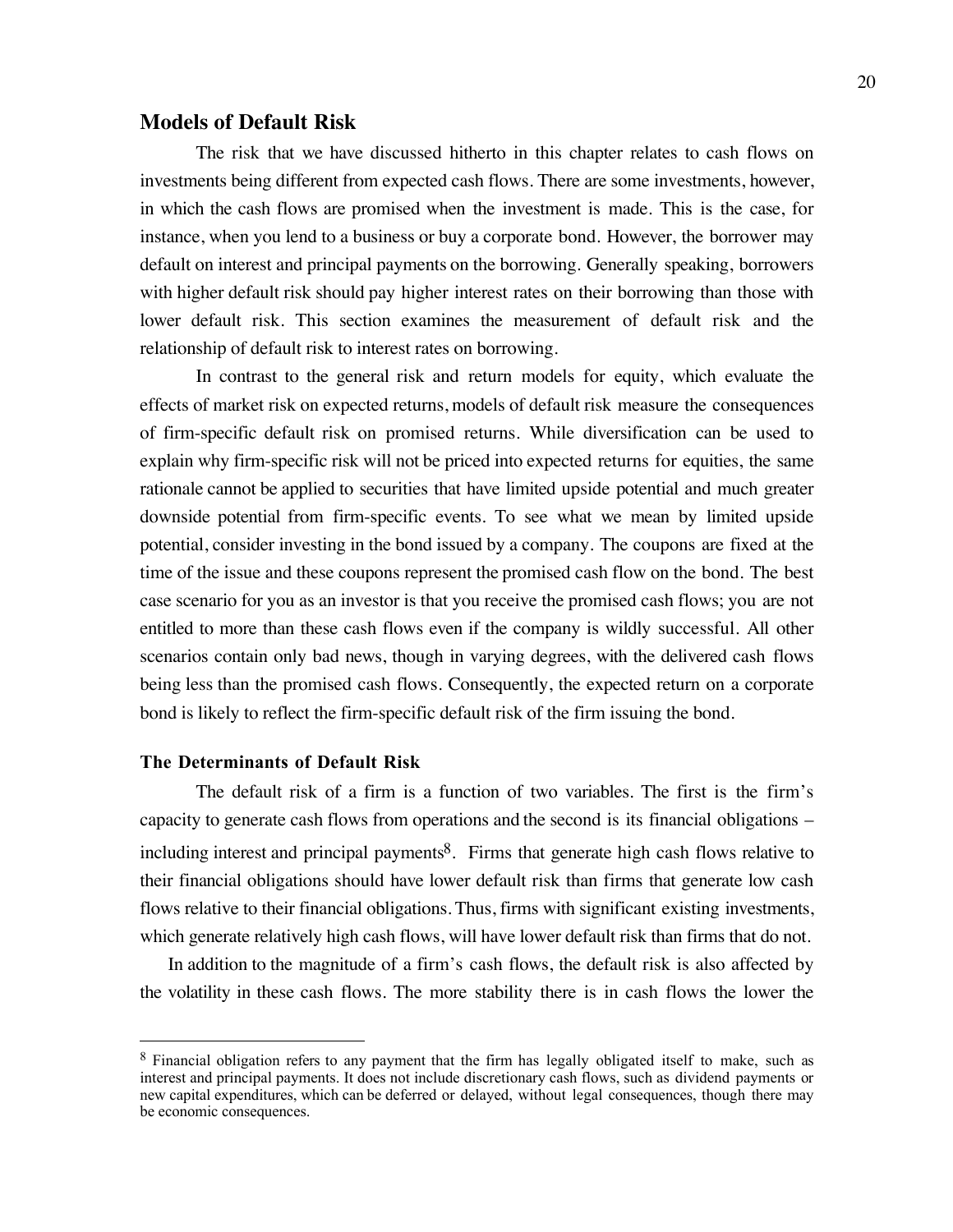default risk in the firm. Firms that operate in predictable and stable businesses will have lower default risk than will other similar firms that operate in cyclical or volatile businesses.

Most models of default risk use financial ratios to measure the cash flow coverage (i.e., the magnitude of cash flows relative to obligations) and control for industry effects to evaluate the variability in cash flows.

## **Bond Ratings and Interest rates**

The most widely used measure of a firm's default risk is its bond rating, which is generally assigned by an independent ratings agency. The two best known are Standard and Poor's and Moody's. Thousands of companies are rated by these two agencies and their views carry significant weight with financial markets.

### *The Ratings Process*

The process of rating a bond usually starts when the issuing company requests a rating from a bond ratings agency. The ratings agency then collects information from both publicly available sources, such as financial statements, and the company itself and makes a decision on the rating. If the company disagrees with the rating, it is given the opportunity to present additional information. This process is presented schematically for one ratings agency, Standard and Poors (S&P), in Figure 2.7.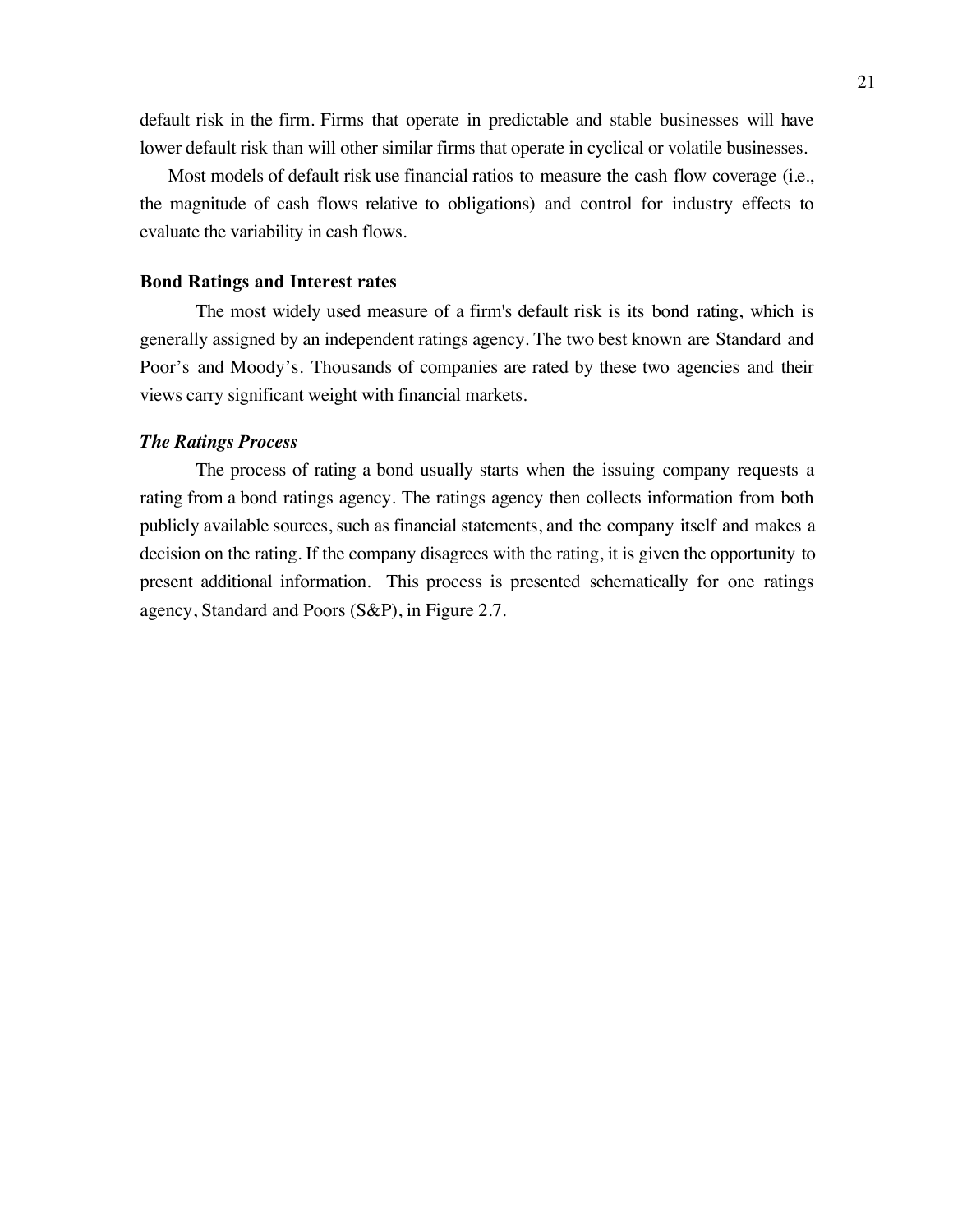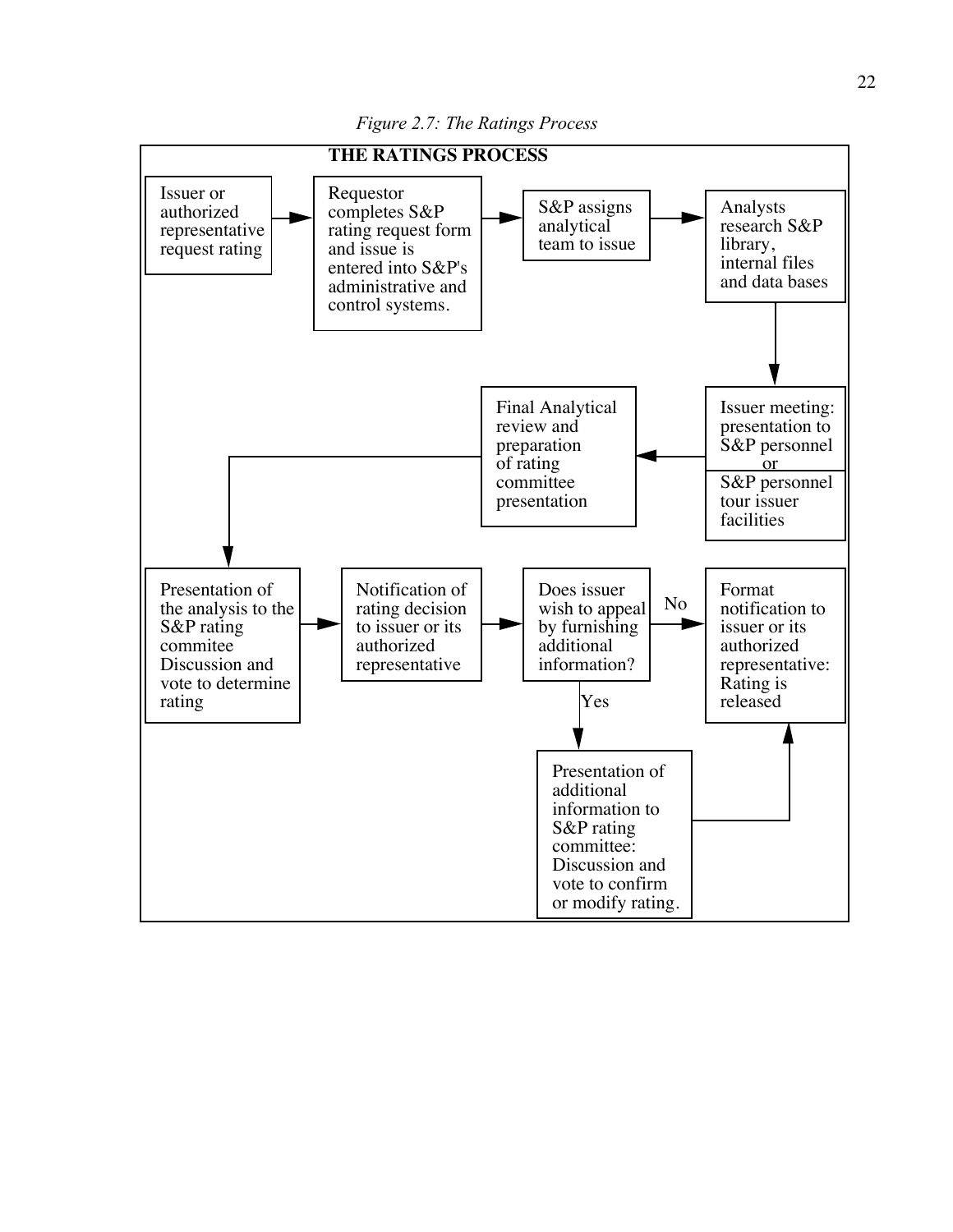The ratings assigned by these agencies are letter ratings. A rating of AAA from Standard and Poor's and Aaa from Moody's represents the highest rating granted to firms that are viewed as having the lowest default risk. As the default risk increases, the ratings decrease toward D for firms in default (Standard and Poor's). A rating at or above BBB by Standard and Poor's is categorized as investment grade, reflecting the view of the ratings agency that there is relatively little default risk in investing in bonds issued by these firms.

## *Determinants of Bond Ratings*

The bond ratings assigned by ratings agencies are primarily based upon publicly available information, though private information conveyed by the firm to the rating agency does play a role. The rating assigned to a company's bonds will depend in large part on financial ratios that measure the capacity of the company to meet debt payments and generate stable and predictable cash flows. While a multitude of financial ratios exist, table 2.1 summarizes some of the key ratios used to measure default risk.

| <b>Ratio</b>           | <b>Description</b>                                               |  |  |  |  |
|------------------------|------------------------------------------------------------------|--|--|--|--|
| Pretax Interest        | Pretax Income from Continuing Operations + Interest Expense      |  |  |  |  |
| Coverage               | <b>Gross Interest</b>                                            |  |  |  |  |
| <b>EBITDA</b> Interest | <b>EBITDA</b>                                                    |  |  |  |  |
| Coverage               | Gross Interest                                                   |  |  |  |  |
|                        |                                                                  |  |  |  |  |
| Funds from             | Net Income from Continuing Operations + Depreciation             |  |  |  |  |
| Operations / Total     | <b>Total Debt</b>                                                |  |  |  |  |
| Debt                   |                                                                  |  |  |  |  |
| Free Operating         | Funds from Operations - Capital Expenditures                     |  |  |  |  |
| Cashflow/Total Debt    | -Change in Working Capital                                       |  |  |  |  |
|                        | <b>Total Debt</b>                                                |  |  |  |  |
|                        |                                                                  |  |  |  |  |
| Pretax Return on       | Pretax Income from Continuing Operations + Interest Expense      |  |  |  |  |
| Permanent Capital      | Average of Beginning of the year and End of the year of long and |  |  |  |  |
|                        | short term debt, minority interest and Shareholders Equity       |  |  |  |  |
|                        |                                                                  |  |  |  |  |
| Operating              | Sales - COGS(before depreciation) - Selling Expenses -           |  |  |  |  |
| Income/Sales           | Administrative Expenses - R & D Expenses                         |  |  |  |  |
|                        | Sales                                                            |  |  |  |  |

*Table 2.1: Financial Ratios used to measure Default Risk*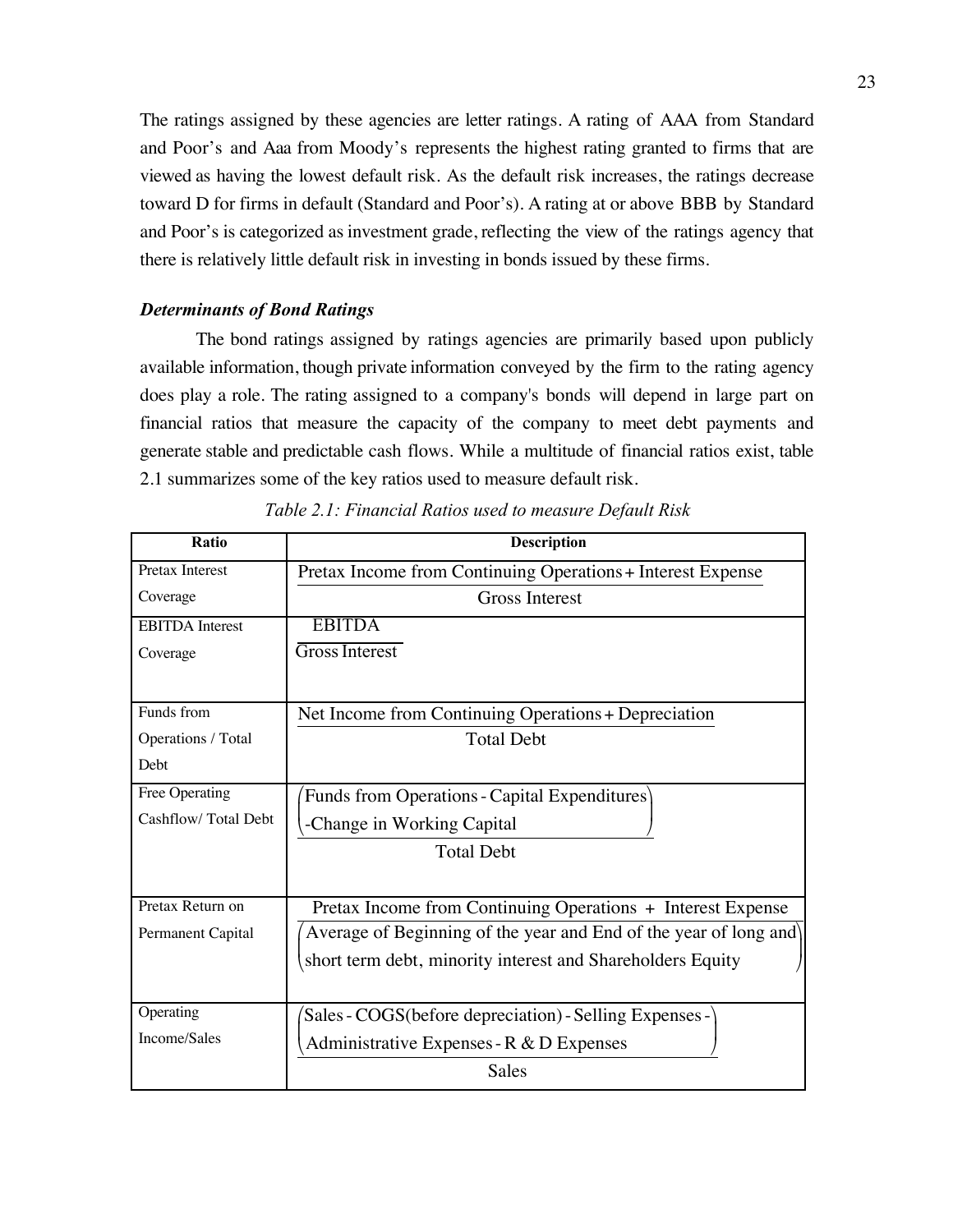| Long Term Debt/     | Long Term Debt            |
|---------------------|---------------------------|
| Capital             | Long Term Debt $+$ Equity |
| Total               | <b>Total Debt</b>         |
| Debt/Capitalization | Total Debt + Equity       |

Source: Standard and Poors

There is a strong relationship between the bond rating a company receives and its performance on these financial ratios. Table 2.2 provides a summary of the median ratios<sup>9</sup> from 1998 to 2000 for different S&P ratings classes for manufacturing firms.

|                           | AAA   | AA   | $\overline{A}$ | <b>BBB</b> | BB   | $\boldsymbol{B}$ | <b>CCC</b> |
|---------------------------|-------|------|----------------|------------|------|------------------|------------|
| EBIT interest cov. $(x)$  | 17.5  | 10.8 | 6.8            | 3.9        | 2.3  | 1.0              | 0.2        |
| EBITDA interest cov.      | 21.8  | 14.6 | 9.6            | 6.1        | 3.8  | 2.0              | 1.4        |
| Funds flow/total debt     | 105.8 | 55.8 | 46.1           | 30.5       | 19.2 | 9.4              | 5.8        |
| Free<br>cash<br>oper.     | 55.4  | 24.6 | 15.6           | 6.6        | 1.9  | $-4.5$           | $-14.0$    |
| flow/total debt $(\% )$   |       |      |                |            |      |                  |            |
| Return on capital $(\% )$ | 28.2  | 22.9 | 19.9           | 14.0       | 11.7 | 7.2              | 0.5        |
| Oper.income/sales         | 29.2  | 21.3 | 18.3           | 15.3       | 15.4 | 11.2             | 13.6       |
| $(\%)$                    |       |      |                |            |      |                  |            |
| Long-term                 | 15.2  | 26.4 | 32.5           | 41.0       | 55.8 | 70.7             | 80.3       |
| $debt/capital$ (%)        |       |      |                |            |      |                  |            |
| Total Debt/ Capital       | 26.9  | 35.6 | 40.1           | 47.4       | 61.3 | 74.6             | 89.4       |
| $(\%)$                    |       |      |                |            |      |                  |            |
| Number of firms           | 10    | 34   | 150            | 234        | 276  | 240              | 23         |

*Table 2.2: Financial Ratios by Bond Rating: 1998-2000*

*Source: Standard and Poors*

 $\overline{a}$ 

Note that the pre-tax interest coverage ratio (EBIT) and the EBITDA interest coverage ratio are stated in terms of times interest earned, whereas the rest of the ratios are stated in percentage terms.

Not surprisingly, firms that generate income and cash flows significantly higher than debt payments, that are profitable and that have low debt ratios are more likely

*Companies with AAA ratings*: Take a look at the companies that commanded triple AAA ratings from Standard and Poor's in the

most recent period.

<sup>9</sup> See the Standard and Poor's online site: http://www.standardandpoo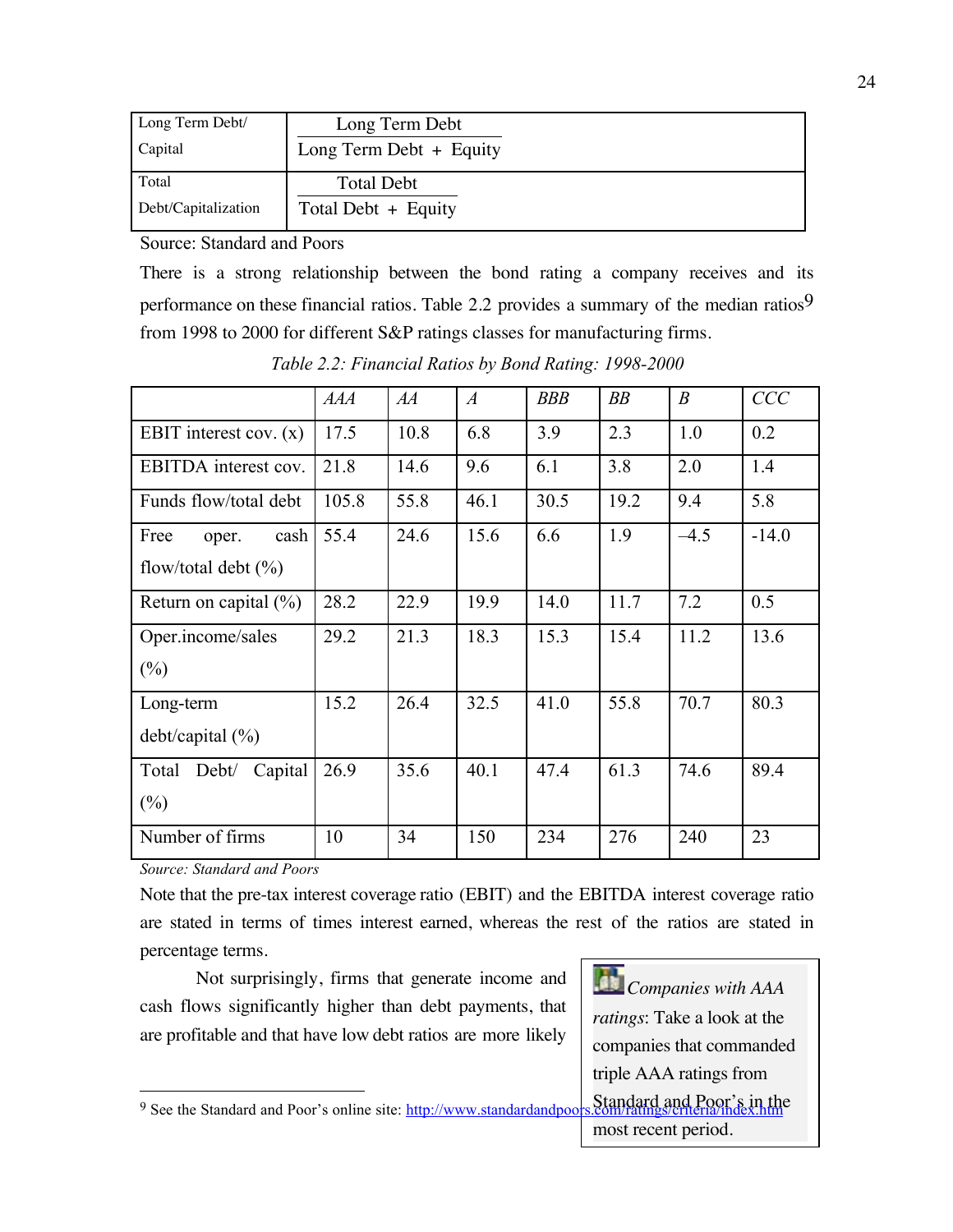to be highly rated than are firms that do not have these characteristics. There will be individual firms whose ratings are not consistent with their financial ratios, however, because the ratings agency does add subjective judgments into the final mix. Thus, a firm that performs poorly on financial ratios but is expected to improve its performance dramatically over the next period may receive a higher rating than is justified by its current financials. For most firms, however, the financial ratios should provide a reasonable basis for guessing at the bond rating.

## *Synthetic Ratings and Default Risk*

Not all firms that borrow money have bond ratings available on them. How do you go about estimating the cost of debt for these firms? There are two choices.

- One is to look at recent borrowing history. Many firms that are not rated still borrow money from banks and other financial institutions. By looking at the most recent borrowings made by a firm, you can get a sense of the types of default spreads being charged the firm and use these spreads to come up with a cost of debt.
- The other is to estimate a synthetic rating for the firm, i.e., use the financial ratios used by the bond ratings agencies to estimate a rating for the firm. To do this you would need to begin with the rated firms and examine the financial characteristics shared by firms within each ratings class. As an example, assume that you have an unrated firm with operating earnings of \$ 100 million and interest expenses of \$ 20 million. You could use the interest coverage ratio of 5.00 (100/20) to estimate a bond rating of A- for this  $f_{\rm{irm}}$ ,  $10$ .

### *Bond Ratings and Interest Rates*

 $\overline{a}$ 

The interest rate on a corporate bond should be a function of its default risk, which is measured by its rating. If the rating is a good measure of the default risk, higher rated bonds should be priced to yield lower interest rates than would lower rated bonds. The difference between the interest rate on a bond with default risk and a default-free government bond is defined to be the *default spread*. Table 2.3 summarizes default spreads for 10-year bonds in S&P's different rating classes as of December 31, 2001:

*Table 2.3: Default Spreads and Bond Ratings*

*Rating Spread*

 $10$  This rating was based upon a table that was developed in 1999 and 2000, by listing out all rated firms, with market capitalization lower than \$ 2 billion, and their interest coverage ratios, and then sorting firms based upon their bond ratings. The ranges were adjusted to eliminate outliers and to prevent overlapping ranges.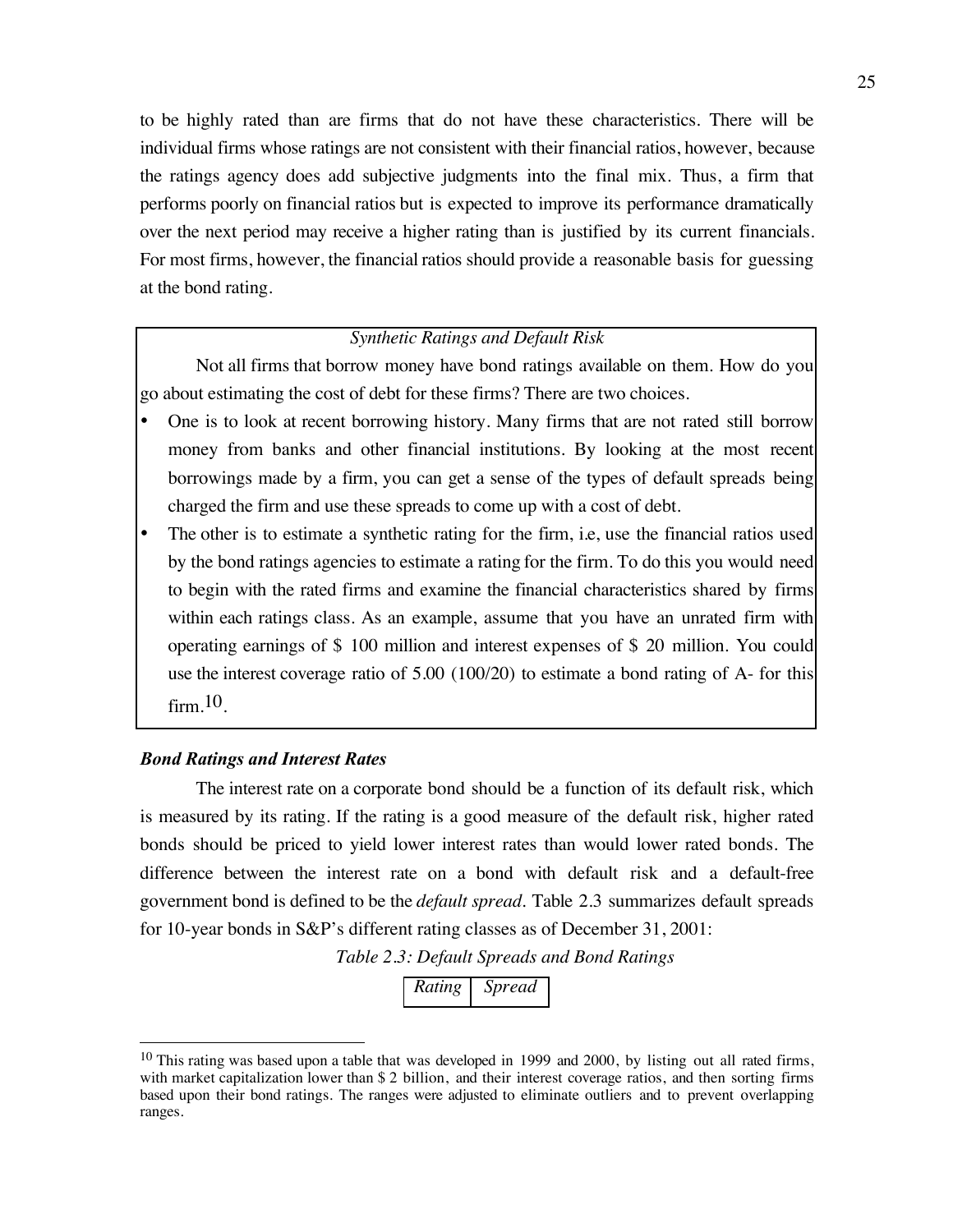| <b>AAA</b>              | 0.75%     |
|-------------------------|-----------|
| AA                      | $1.00\%$  |
| $A+$                    | $1.50\%$  |
| $\mathsf{A}$            | $1.80\%$  |
| $A-$                    | $2.00\%$  |
| <b>BBB</b>              | 2.25%     |
| $\overline{BB}$         | $3.50\%$  |
| $B+$                    | $4.75\%$  |
| B.                      | $6.50\%$  |
| $B -$                   | $8.00\%$  |
| CCC                     | $10.00\%$ |
| $\overline{CC}$         | $11.50\%$ |
| $\overline{\mathsf{C}}$ | 12.70%    |
| D                       | 14.00%    |

Source: www.bondsonline.com

These default spreads, when added to the riskless rate, yield the interest rates for bonds with the specified ratings. For instance, a D rated bond has an interest rate about 14% higher than the riskless rate. This default spread will vary by maturity of the bond and can also change from period to period, depending on economic conditions, widening during economic slowdowns and narrowing when the economy is strong.

## **Summary**

Risk, as we define it in finance, is measured based upon deviations of actual returns on an investment from its' expected returns. There are two types of risk. The first, which we call equity risk, arises in investments where there are no promised cash flows, but there are expected cash flows. The second, default risk, arises on investments with promised cash flows.

On investments with equity risk, the risk is best measured by looking at the variance of actual returns around the expected returns, with greater variance indicating greater risk. This risk can be broken down into risk that affects one or a few investments, which we call firm specific risk, and risk that affects many investments, which we refer to as market risk. When investors diversify, they can reduce their exposure to firm specific risk. By assuming that the investors who trade at the margin are well diversified, we conclude that the risk we should be looking at with equity investments is the market risk. The different models of equity risk introduced in this chapter share this objective of measuring market risk, but they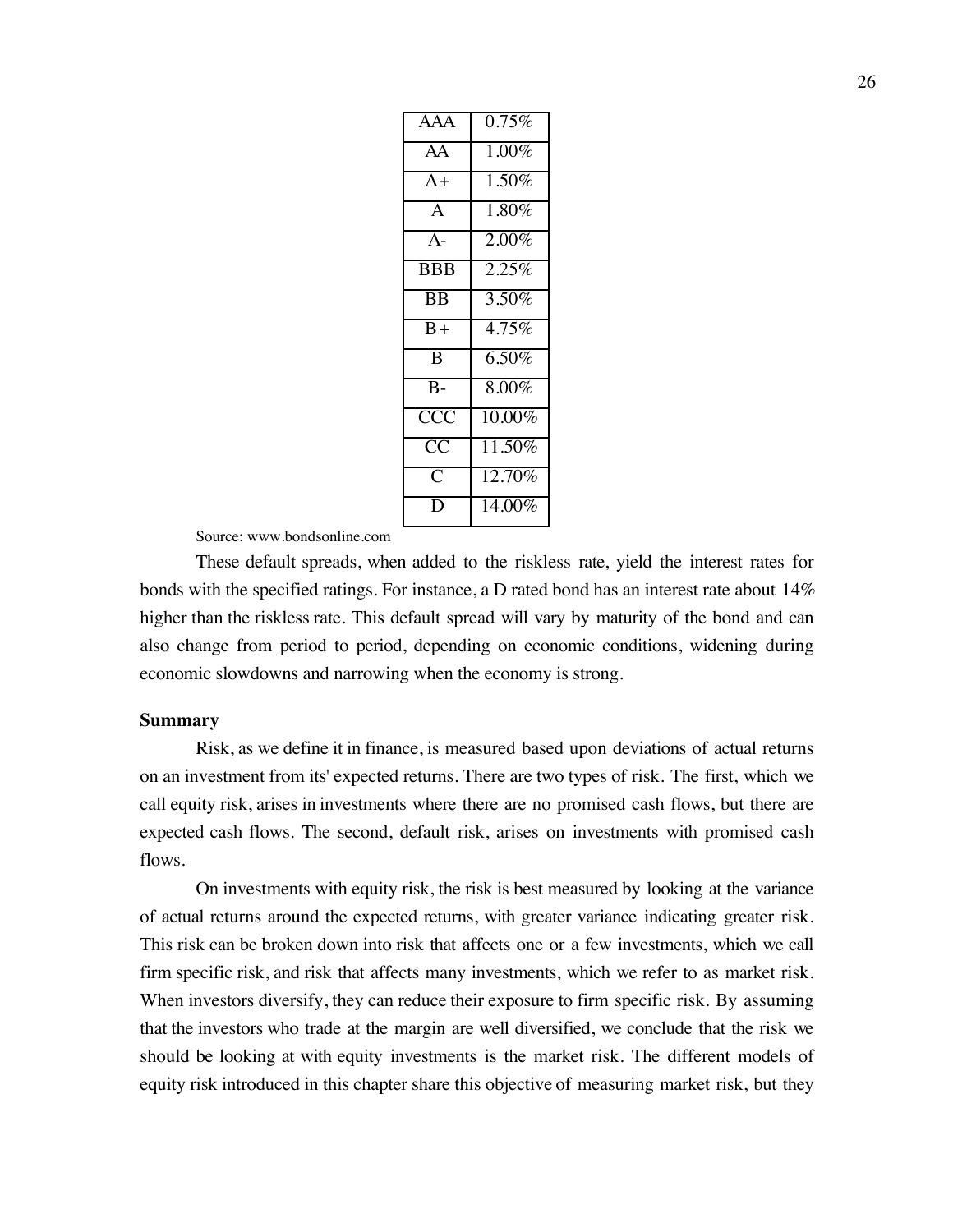differ in the way they do it. In the capital asset pricing model, exposure to market risk is measured by a market beta, which estimates how much risk an individual investment will add to a portfolio that includes all traded assets. The arbitrage pricing model and the multifactor model allow for multiple sources of market risk and estimate betas for an investment relative to each source. Regression or proxy models for risk look for firm characteristics, such as size, that have been correlated with high returns in the past and use these to measure market risk. In all these models, the risk measures are used to estimate the expected return on an equity investment. This expected return can be considered the cost of equity for a company.

On investments with default risk, risk is measured by the likelihood that the promised cash flows might not be delivered. Investments with higher default risk should have higher interest rates and the premium that we demand over a riskless rate is the default premium. For most US companies, default risk is measured by rating agencies in the form of a company rating; these ratings determine, in large part, the interest rates at which these firms can borrow. Even in the absence of ratings, interest rates will include a default premium that reflects the lenders' assessments of default risk. These default-risk adjusted interest rates represent the cost of borrowing or debt for a business.